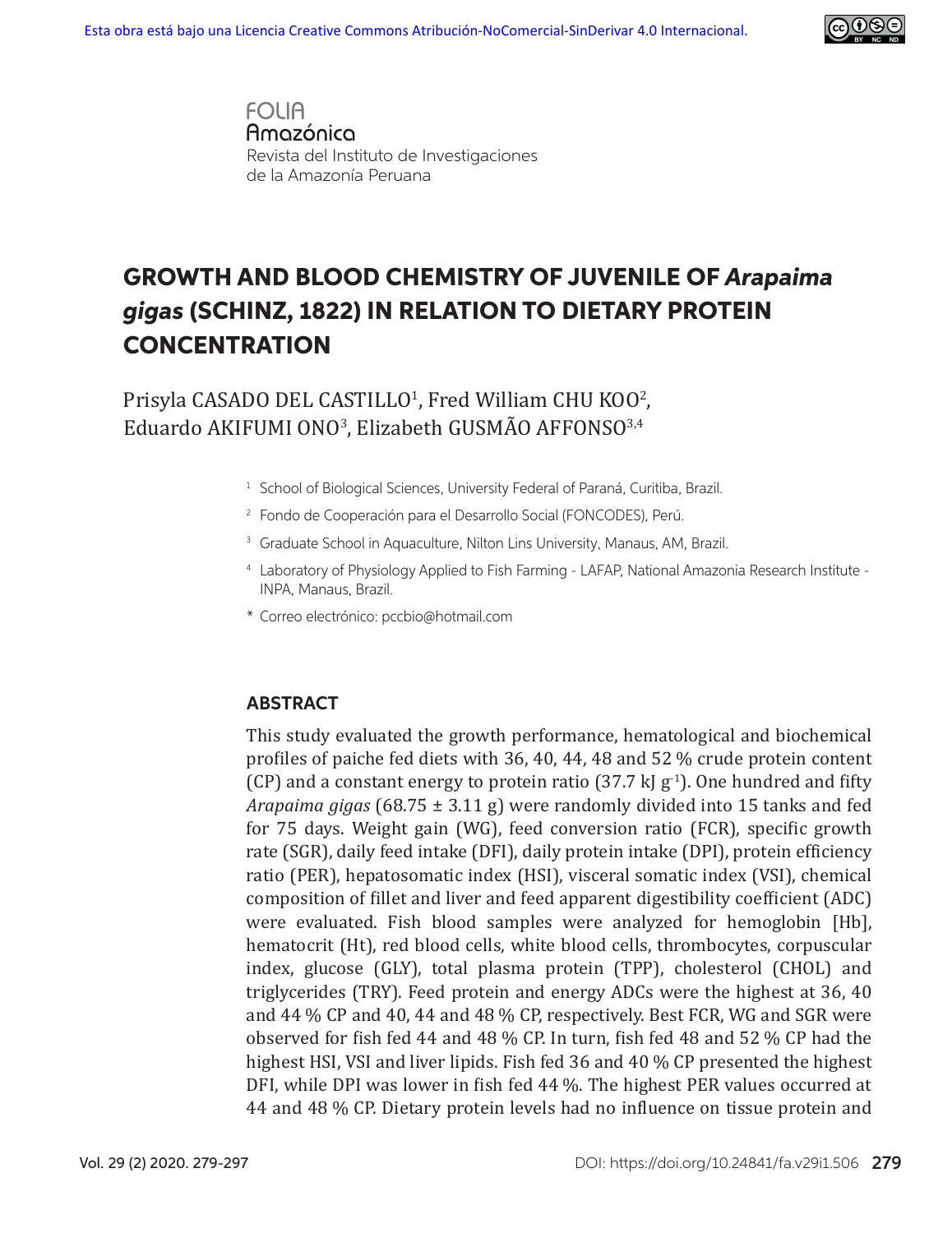lipid concentrations. The highest values of Ht and Hb, CHOL, TPP and TRY were observed at 48 and 52.% CP. Best performance and health of juvenile *A*. *gigas* were achieved with 45.8 % CP.

KEYWORDS: Digestibility, fish farming, nutrition, physiology.

# CRECIMIENTO Y QUÍMICA SANGUÍNEA DE JUVENILES DE *Arapaima gigas* (SCHINZ, 1822) EN RELACIÓN CON LA CONCENTRACIÓN DE PROTEÍNA DIETARIA

#### **RESUMEN**

Se evaluó el crecimiento así como los perfiles hematológicos y bioquímicos de paiches alimentados con dietas conteniendo 36, 40, 44, 48 y 52.% de proteína bruta (PB) y una proporción constante de energía proteína (37,7 kJ g-1). Ciento cincuenta paiches *Arapaima gigas* (68,75 ± 3,11 g) se dividieron al azar en 15 tanques y se alimentaron durante 75 días. Se evaluó la ganancia de peso (WG), índice de conversión alimenticia (FCR), tasa de crecimiento específico (SGR), ingesta diaria de alimento (DFI), ingesta diaria de proteínas (DPI), índice de eficiencia proteica (PER), índice hepatosomático (HSI), índice somático visceral (VSI), así como la composición química del filete e hígado y el coeficiente de digestibilidad aparente (ADC) del alimento. Se analizaron muestras de sangre para evaluar los niveles de hemoglobina [Hb], hematocrito (Ht), glóbulos rojos, glóbulos blancos, trombocitos, índice corpuscular, glucosa (GLY), proteína plasmática total (TPP), colesterol (CHOL) y triglicéridos (TRY). Los ADC de proteína y energía del alimento fueron los más altos con las dietas con 36, 40 y 44.% de PB y 40, 44 y 48.% de PB, respectivamente. Se observaron mejores FCR, WG y SGR para peces alimentados con 44 y 48 % de PB. A su vez, los peces alimentados con 48 y 52.% de PB tuvieron los niveles más altos de HSI, VSI y lípidos hepáticos. Los peces alimentados con 36 y 40 % de PB presentaron el mayor DFI, mientras que el DPI fue menor en los peces alimentados con 44 %. Los valores de PER más altos se produjeron a 44 y 48 % de PB. Los niveles de proteína dietaria no influyeron en las concentraciones de lípidos y proteínas de los tejidos. Los valores más altos de Ht y Hb, CHOL, TPP y TRY se observaron a 48 y 52.% de PB. El mejor desempeño y estado sanitario de los juveniles de paiche se logró con 45,8 % de PB.

PALABRAS CLAVE: Digestibilidad, piscicultura, nutrición, fisiología.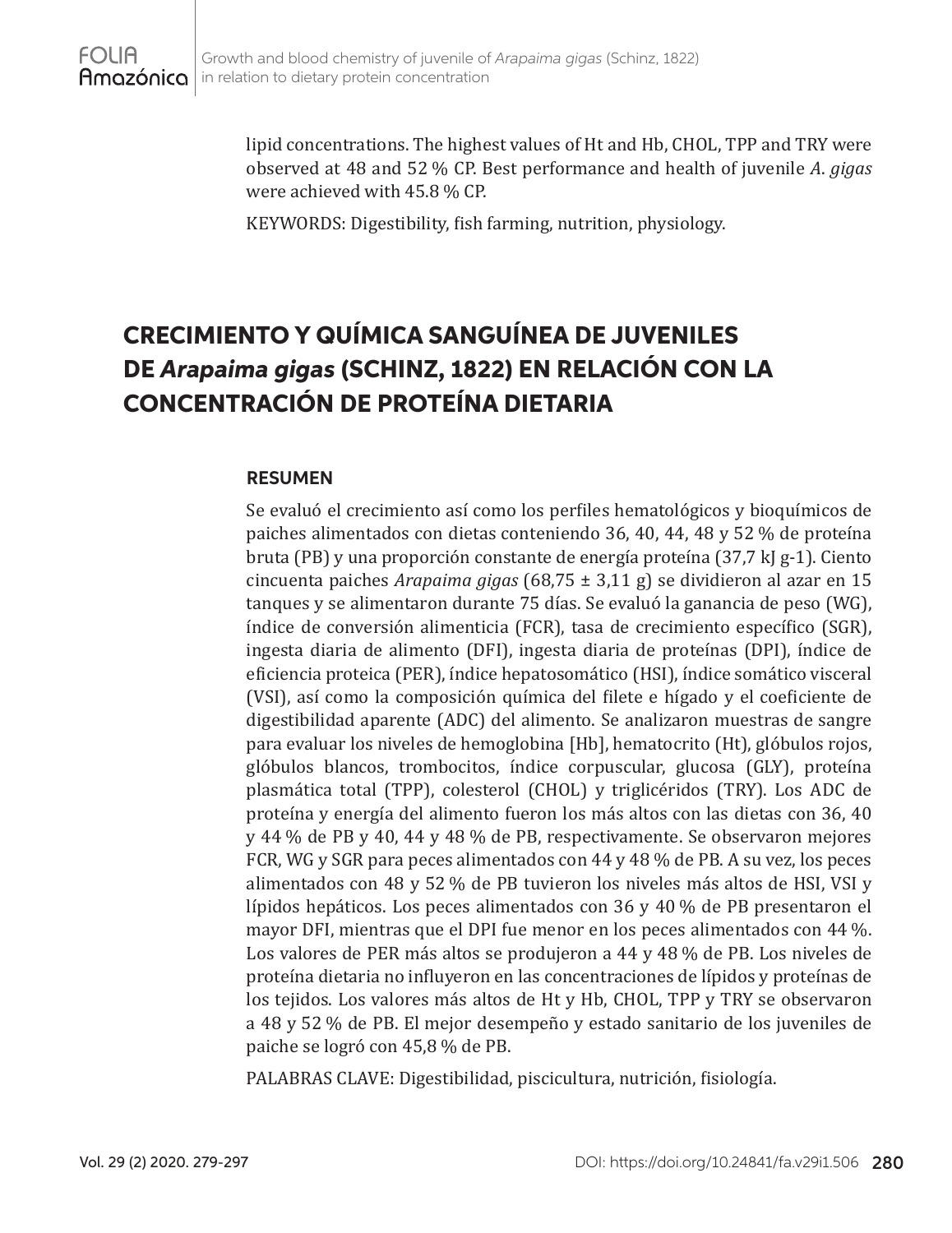## **INTRODUCTION**

The species *Arapaima gigas* (SCHINZ, 1822), also known as paiche in Perú and pirarucu in Brazil, is among the most representative and emblematic freshwater fish in South America (Castello *et al*., 2011; Chu-Koo *et al*., 2012). This species is a fastgrowing (up to 10 kg·yr<sup>-1</sup>), air-breathing, and has high market value and a great potential for tropical aquaculture in Brazil, Perú and worldwide (Ono *et al*., 2008). The production of this species is also of environmental interest because its natural stocks have been overexploited; thus, increasing market supply through farm production may alleviate the pressure on natural populations.

As a potential aquaculture species, the lack of knowledge regarding its nutritional requirements is evident, and similar to other carnivorous fishes under intensive culture (Kim & Lee, 2009; Deng *et al*., 2011), *A*. *gigas* requires feeds with high protein concentrations  $($ >40 %), which are costly and represent a limiting factor for their large-scale production (Ono *et al*., 2008; Minjarez-Osorio *et al*., 2012). Several studies have attempted to determine the appropriate level of protein for *A*. *gigas*. However, most of them were only based on body growth and body composition (Ituassú *et al*., 2005; Del Risco *et al.*, 2008; Lopez, 2017), resulting in crude protein level diets between 40 and 50.% and an energy:protein (CE:CP) ratio of 48.5 kJ·g-1 (Ituassú *et al*., 2005) for the best growth of this species. Despite the differences in these results, which are probably due to variations in the experimental conditions, the consensus is that the dietary protein level has a great influence on the growth performance of fishes. However, there were few authors who assessed *A*. *gigas* health conditions using blood parameters, an assessment that can completely change the outcome of a nutritional study based on growth performance (Oliva-Teles, 2012; Pohlenz *et al*., 2014; Gonzales *et al*., 2016; Sanchez *et al*., 2017). Furthermore, it is important to determine digestibility values because that information can contribute to the creation of more accurate diets that maximize protein synthesis and reduce nitrogen excretion into the aquatic environment (Jobling, 2001).

Numerous studies have noted the importance of evaluating fish blood parameters while assessing nutritional requirements to better understand the role of the nutrients in animal health. The physiological responses in studies to determine the protein requirements of species such as the pacu *Piaractus mesopotamicus* (Abimorad *et al*., 2007), *Rhamdia quelen* (Lazzari *et al*., 2011) and rainbow trout *Oncorhynchus mykiss* (Ahmed & Ahmad, 2020), have indicated that variations in dietary protein level promote alterations in metabolism that are reflected in fish blood parameters.

*Arapaima gigas* was introduced to intensive culture systems after the development of weaning techniques in the last decade and after determining its nutritional requirement, which had become of great importance for improving its performance and health (Velasquez *et al*., 2007; Del Risco *et al*., 2008; Magalhães-Junior *et al*., 2017). In this context, the aim of this study was to evaluate the growth performance and physiological responses of juvenile *A*. *gigas* fed diets with increasing levels of crude protein.

### **Material and methods**

### *Experimental diets*

Five practical diets were prepared in individual batches and formulated to contain increasing levels (36, 40, 44, 48 and 52.%) of crude protein (CP) with an energy:protein ratio of 37.7 kJ·g-1, according to Ono *et al*. (2008) and using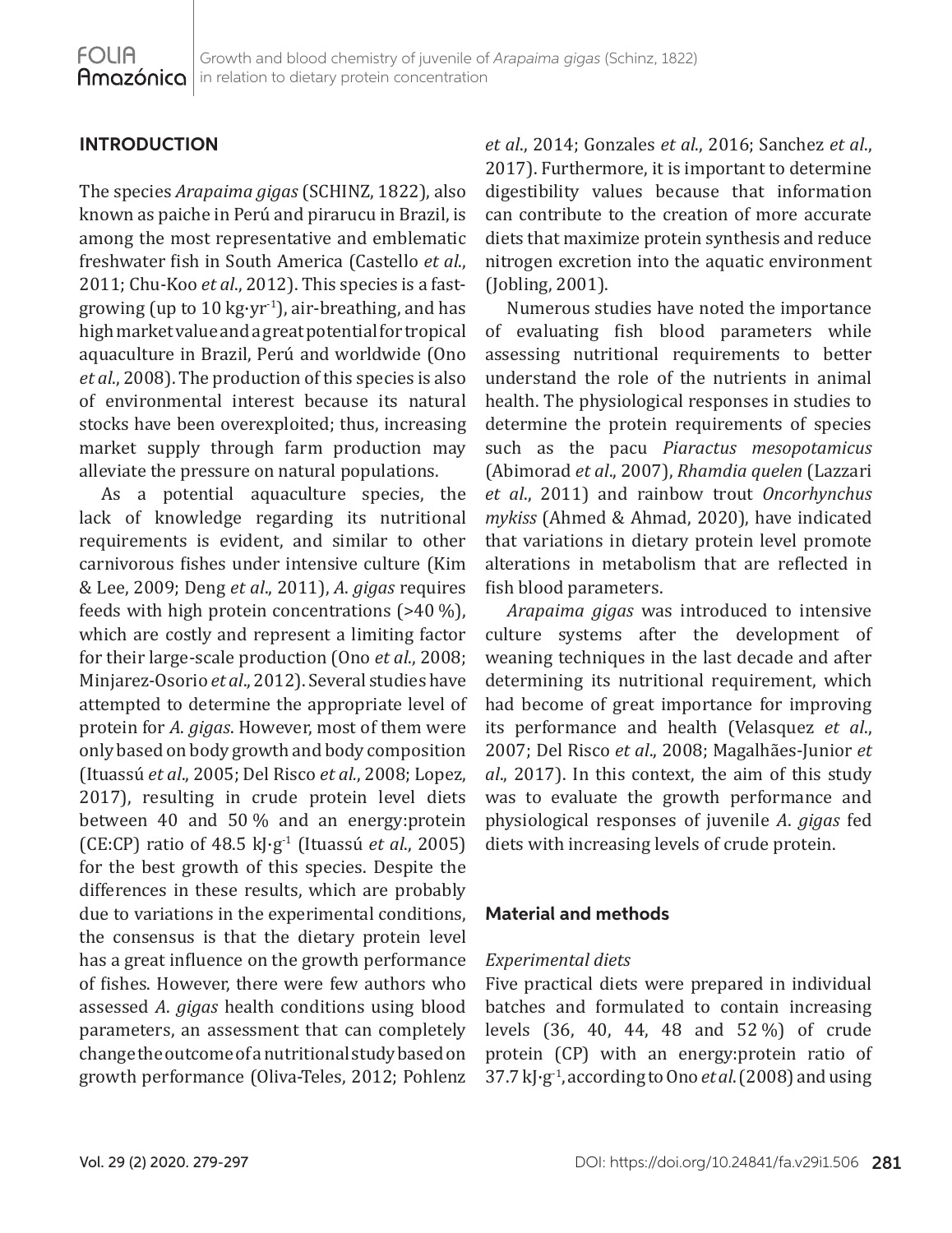conventional feedstuffs (Table 1). Considering that there is no information regarding the energy requirement for *A*. *gigas*, uniform energy to protein ratio of 37.7 kJ $\cdot$ g<sup>-1</sup> was applied to all diets, following the results of Ono *et al*. (2008), which was an indicator of the most adequate balance for this species with the aim of using spare protein as an energy source. Thus, in maintaining a constant dietary energy to protein ratio, the objective was

to evaluate the capacity of the animal to use high concentrations of protein with no limitation to non-protein energy sources. This effect has been described in the literature for other carnivorous fish species (Santinha *et al*., 2001; Skalli *et al.*, 2004).

Fish meal, meat and bone meal and soybean meal were used as major protein sources. Wheat flour was the primary carbohydrate source and

|                                          | Dietary protein (%) |       |                          |                          |                          |
|------------------------------------------|---------------------|-------|--------------------------|--------------------------|--------------------------|
| Ingredients (%)                          | 36                  | 40    | 44                       | 48                       | 52                       |
| Fish meal <sup>a</sup>                   | 28.5                | 34.7  | 43.0                     | 56.5                     | 64.6                     |
| Meat meal <sup>b</sup>                   | 15.0                | 14.0  | 11.0                     | $\overline{\phantom{a}}$ | $\overline{\phantom{a}}$ |
| Soybean meal <sup>b</sup>                | 16.0                | 14.5  | 12.0                     | 9.0                      | 5.0                      |
| Wheat flour <sup>c</sup>                 | 28.0                | 26.5  | 25.4                     | 23.7                     | 18.0                     |
| Cellulose <sup>d</sup>                   | 6.5                 | 3.0   | $\overline{\phantom{a}}$ | $\overline{\phantom{a}}$ | $\overline{\phantom{a}}$ |
| Animal fat <sup>e</sup>                  | 5.2                 | 6.5   | 7.8                      | 10.0                     | 11.6                     |
| Vitamin and mineral Premix <sup>f</sup>  | 0.8                 | 0.8   | 0.8                      | 0.8                      | 0.8                      |
| Proximate composition (%)                |                     |       |                          |                          |                          |
| Dry matter                               | 92.9                | 93.3  | 94.1                     | 93.9                     | 93.2                     |
| Crude protein                            | 36.7                | 40.0  | 44.9                     | 49.6                     | 52.3                     |
| Crude fat                                | 12.2                | 13.6  | 15.1                     | 17.8                     | 19.1                     |
| Ash                                      | 10.3                | 10.2  | 9.1                      | 4.8                      | 4.7                      |
| Nitrogen free extract (NFE) <sup>1</sup> | 33.7                | 29.5  | 25.0                     | 21.7                     | 17.1                     |
| Gross energy (kJ.g <sup>-1)2</sup>       | 19.38               | 20.01 | 21.00                    | 22.63                    | 23.00                    |
| Digestible energy (kJ.g <sup>-1</sup> )  | 13.59               | 14.69 | 15.79                    | 16.96                    | 17.93                    |

**Table 1:** Formulation and proximate composition of the experimental diets.

a Fish meal, Brazil. Chemical composition: 77.6% crude protein, 17.4% lipid.

**b** Agrominas, Brazil.

<sup>c</sup> Ocrim S.A., Manaus, Brazil.

<sup>d</sup> Rhoster Industria e Comercio Ltda, Sao Paulo, Brazil.

<sup>e</sup> Bonna Vitta, Marker Macro. Manaus, Brazil.

 $\frac{1}{2}$  Microminerals and vitamins premix (mg.kg $\frac{1}{2}$  of mixture): manganese (26); zinc (140); iron (100); copper (14); cobalt (0.2); iodo (0.6); selenium (0.6), Vit. A (10,000 UI); Vit D3 (4,000 UI); Vit E (100); Vit K (5); Vit B1 (25); Vit B2 (25); Vit B6 (25); Vit B12 (30); niacin (100); folic acid (5); pantothenic acid (50); biotin (0.8); choline (2,000); inositol (50); Vit C (350).

<sup>1</sup> Nitrogen free extract= 100 – (%moisture + %protein + %lipid + %ash).<br><sup>2</sup> Gross energy: values of protein, fat and carbohydrate (23.8; 39.7 e 17.1 kJ.g<sup>-1</sup>), (NRC, 1993).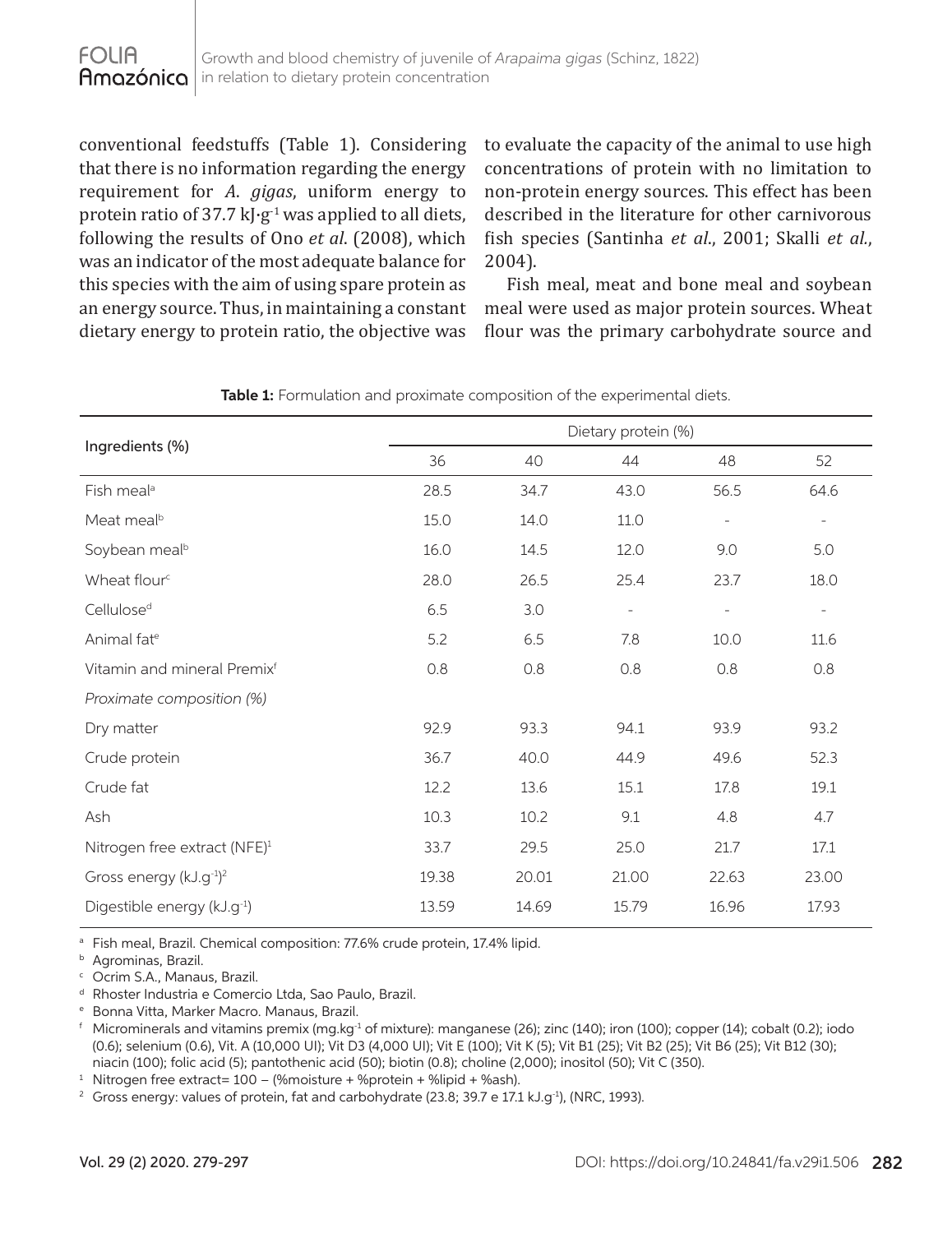feed binder. Cellulose was used to balance the crude energy levels in the diets with 36 and 39.% CP, and animal fat was used as a lipid source. All ingredients were finely grounded, mixed and pelleted using a mincer (CAF Model 22-S, Rio Claro, SP, Brazil) at a 3 mm diameter. For feed digestibility evaluations, 0.5.% chromium oxide  $(\text{Cr}_2\text{O}_3)$  was added as an inert marker to separate the batches of the experimental diets (Ng & Wilson, 1997). Pellets were dried at 40°C for 24 h and stored at -20°C until used. The chemical compositions of the diets used are presented in Table 1 and were determined according to AOAC (1997). The digestible energy of the diets was calculated based on the digestible energy of ingredients according to NRC (1993) and Sullivan & Reigh (1995). Determining chromium oxide concentration in the feed and feces was carried by using the colorimetric method described by Jobling (2001).

### EXPERIMENTAL DESIGN

This study was conducted at the Laboratory of Physiology Applied to Fish Farming (LAFAP), Department of Technology and Innovation (COTI), National Institute of Amazonian Research (INPA), Manaus-AM. This work was undertaken with approval from the Committee for Ethics in Research in the Use of Animals at the National Amazonia Research Institute, INPA, CEUA (Process number 007/2013). One hundred and fifty juveniles of *A*. *gigas* with a mean weight of 68.8  $\pm$  3.1 g and a total length of 20.7  $\pm$  0.4 cm were obtained from a local commercial fish farm. Following a randomized design, fish were randomly distributed to fifteen (five treatments in triplicate) 200-L conical fiberglass tanks at a density of 10 fish per experimental unit and fed four times a day (07:30, 10:30, 13:30 and 16:30 h) to apparent satiation for a period of 75 days for growth evaluations. The experimental tanks were adapted for fecal collection using a

modified Guelph system according to Cho (1990). Fish were fed four times daily as previously described, and feces were collected for 20 days to meet a sufficient sample for analysis. The feces were collected 30 minutes after each feeding and stored frozen until analysis.

## EVALUATION OF FEED NUTRIENT DIGESTIBILITY

The apparent digestibility coefficient (ADC) of nutrients was determined by using the method described by Jobling (2001): A =  $100 - 100[(X_A/\sqrt{2})]$  $X_{\rm B}$ ) x (Y<sub>B</sub> / Y<sub>A</sub>)], where A = apparent digestibility coefficient;  $X_{\alpha}$  = concentration of inert marker in the feed;  $X_p$  = coefficient of inert marker in the feces;  $Y_A$  = concentration of nutrient in the feed; and  $Y_{B}$  = concentration of nutrient in the feces. Total feed digestibility was calculated by using the following equation: ADC =  $100 - 100 \times$  (%) inert marker in the feed / % inert marker in the feces). Digestible energy (DE) of the experimental diets was calculated as  $DE =$  feed gross energy – ((energy in the feces x % inert marker in the feed) / % inert marker in the feces).

## GROWTH PERFORMANCE AND FISH BODY COMPOSITION

*Arapaima gigas* juveniles were weighed and measured every 15 days for growth evaluations. The following parameters were calculated: weight gain (WG): final mean weight (g) – initial weight (g); feed conversion ratio (FCR): feed consumed (g) / increase in biomass; specific growth rate  $(SGR) = 100 \times (ln final body weight)$  $(g)$  – ln initial body weight  $(g)$  / number of days; daily feed intake (DFI) = feed intake per fish  $(g)$  / days; daily protein intake  $(DPI) = 100$ x (feed intake x crude protein) / number of days; condition factor  $(CF)$  = body weight  $(g)$  / total body length  $(cm)^3$  x 100; protein efficiency ratio (PER) = weight gain (g) / protein consumed; hepatosomatic index  $(HSI\%)$  = liver weight /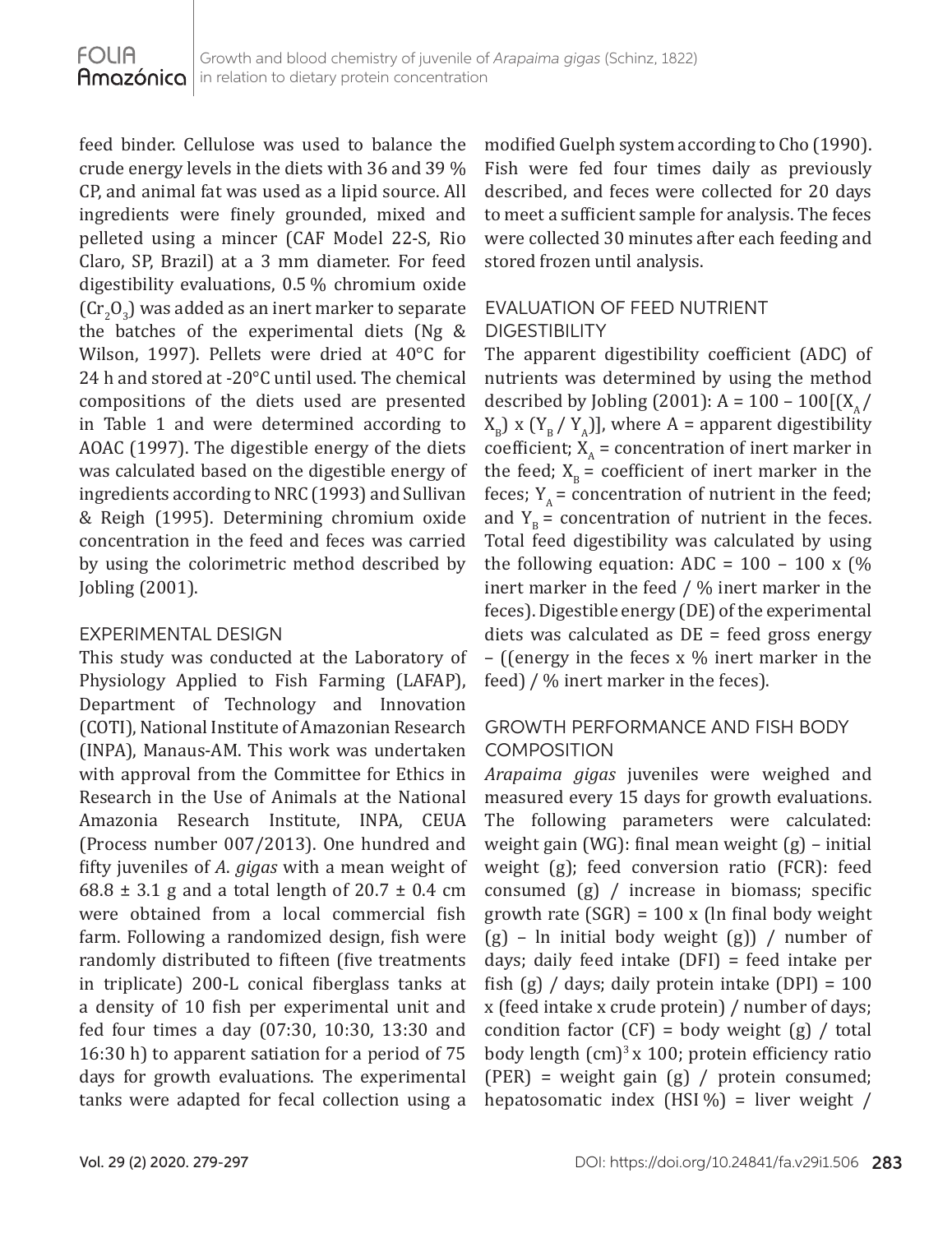fish body weight x 100; visceral somatic index (VSI $\%$ ) = weight of visceral / fish body weight x 100. At the end of the experimental period, three fish per unit were euthanized for fish fillet and liver proximate analysis. Samples were frozen in plastic bags and subsequently lyophilized for analysis of dry matter, crude protein, lipids and ash according to the A.O.A.C (1997).

### HEMATOLOGICAL AND BIOCHEMICAL PROFILES

Blood samples were taken both at the beginning (basal;  $n = 10$ ) and the end of the study ( $n = 6$ , experimental unit). Blood samples were taken by puncture of the caudal vein using syring es with 10 % anticoagulant EDTA (ethylenediaminetetraacetic acid). These samples were used to determine hemoglobin concentration ([Hb]) by using the cyanmethemoglobin method and hematocrit percentage (Ht) by using a microhematocrit. Red blood cell count (RBC) was determined in a solution by Natt and Herrck (1952) using a hemocytometer, and white blood cell count (WBC) and thrombocytes (THR) were performed using the May Grünwald-Giemsa Wright (MGGW) fast staining method. Mean corpuscular volume (MCV) and mean corpuscular hemoglobin concentration (MCHC) were determined. Glucose concentration (GLY) was determined by the enzymatic colorimetric method without deproteinization (GOD-PAP), total plasma protein (TPP) was determined by the Biuret method, and cholesterol (CHOL) and triglycerides (TRY) were determined by the enzymatic colorimetric method with lipid clearing factors (LCF).

### WATER QUALITY

Water temperature and dissolved oxygen were measured daily with a oxymeter (Yellow Springs Instruments Model 85, Yellow Springs, OH, USA), and pH was measured with a pH meter (Yellow Springs Instruments, Model 60 digital, Yellow Springs, OH, USA). The ammonia and nitrite concentrations were determined once a week using the colorimetric method of Verdouw *et al*. (1978) and Boyd & Tucker (1992), respectively. All water quality variables analyzed in the present study did not differ among treatments during the experiment and were within the limits described by Oliveira *et al.* (2012) as follows: 28.2 ± 0.15°C temperature;  $4.8 \pm 0.12$  mg·L<sup>-1</sup> of dissolved oxygen; pH 4.9  $\pm$  0.2; 0.5  $\pm$  0.12 mg $\cdot$ L<sup>-1</sup> of total ammonia; and  $0.12 \pm 0.01$  mg $\cdot$ L<sup>-1</sup> of nitrite.

### STATISTICAL ANALYSIS

The results of growth performance, fish body composition and hematological and biochemical profiles were evaluated by analysis of variance (one-way ANOVA) at  $5\%$  probability. When data were significantly different, means were compared using Tukey's test  $(5%$  probability). All percentage data were arcsine transformed prior to analysis. A polynomial regression analysis was used to establish relationships between protein level in the experimental diets with ADCs of nutrients and energy, weight gain, protein efficiency and fish body composition in order to estimate the optimal level of dietary crude protein for *A*. *gigas*. All data were presented as the means  $\pm$  SD (standard deviation) of three replicates. Analyses were conducted using PASW 18 software (SPSS, Inc. version 18.0, Quarry Bay, Hong Kong).

## **RESULTS AND DISCUSSION**

FEED NUTRIENT AND ENERGY DIGESTIBILITY The apparent digestibility coefficients of nutrients and energy are presented in Table 2. Fish fed diets with 36.% CP presented lower ADC for dry matter among the experimental diets, probably influenced by low ADC of NNE. Similar results (ADC of DM at 59.3 to 68.3 %) were observed by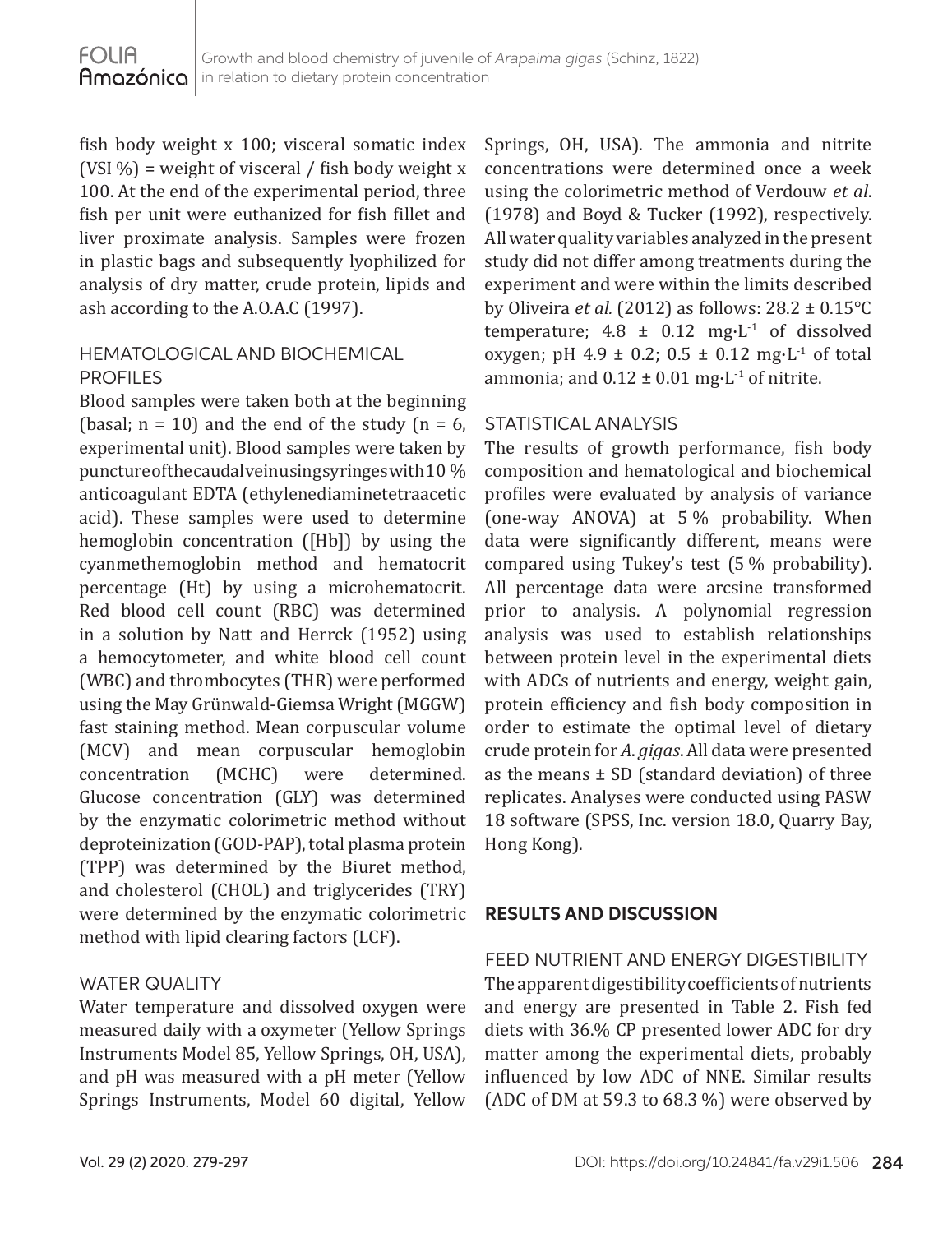**Table 2:** Apparent digestibility coefficient (ADC) of nutrients and energy of feeds containing increasing levels of protein for juvenile *Arapaima gigas*.

| Crude<br>protein (%) | <sup>1</sup> Apparent digestibility coefficients (ADCs) of nutrients and energy of feeds (%) |                              |                               |                               |                             |                             |  |
|----------------------|----------------------------------------------------------------------------------------------|------------------------------|-------------------------------|-------------------------------|-----------------------------|-----------------------------|--|
|                      | <b>DM</b>                                                                                    | EE                           | <b>CP</b>                     | <b>NNE</b>                    | ${}^{2}$ GE                 | ${}^{2}$ GE                 |  |
| 36                   | $6645+0.51a$                                                                                 | $95.14 + 1.19a$              | $84.07 + 0.42$ <sup>a</sup>   | $40.75 \pm 1.08$ <sup>a</sup> | $73.92 + 0.46a$             | $6579 + 0.84$ <sup>a</sup>  |  |
| 40                   | 7314+172 <sup>b</sup>                                                                        | $92.04 + 0.36$ <sup>ab</sup> | 8548+187 <sup>ab</sup>        | $51.42 + 1.37$ <sup>b</sup>   | 78.96+1.60 <sup>b</sup>     | $72.41 + 1.69^b$            |  |
| 44                   | $80.25 + 0.91$ <sup>c</sup>                                                                  | $95.12 + 1.48$ <sup>a</sup>  | 8799+1.12 <sup>b</sup>        | $61.68 + 0.45$                | 84 66+1 08 <sup>c</sup>     | $79.29 + 1.05$ c            |  |
| 48                   | $75.02 + 0.42b$                                                                              | $90.55 + 1.01b$              | $82.72 + 1.04$ <sup>a</sup>   | $48.97 \pm 1.60^b$            | $79.61 + 0.58$ <sup>b</sup> | $75.75 + 0.39$ <sup>d</sup> |  |
| 52                   | $77.71 + 0.27$                                                                               | $81.74 + 1.16$               | $81.73 \pm 0.02$ <sup>a</sup> | $63.92 + 1.64$ <sup>c</sup>   | 79.46±0.18 <sup>b</sup>     | 78.10+0.09 <sup>cd</sup>    |  |
| P-value              | < 0.001                                                                                      | < 0.001                      | 0.0013                        | < 0.001                       | < 0.001                     | < 0.001                     |  |

**Table 3:** Mean value ± SD of the weight gain (WG), feed conversion ratio (FCR), specific growth rate (SGR), daily feed intake (DFI) and daily protein intake (DPI) of juvenile *Arapaima gigas* fed increasing levels of crude protein (CP).

| Growth                     | CP (%)                         |                                 |                                 |                               |                                  |  |  |
|----------------------------|--------------------------------|---------------------------------|---------------------------------|-------------------------------|----------------------------------|--|--|
| <b>Parameters</b>          | 36                             | 40                              | 44                              | 48                            | 52                               |  |  |
| WG(g)                      | $82.94 \pm 16.73$ <sup>a</sup> | $109.64 \pm 4.93$ <sup>ab</sup> | $167.62 \pm 13.92$ <sup>c</sup> | 141.93±17.96 <sup>bc</sup>    | $115.68 \pm 21.38$ <sup>ab</sup> |  |  |
| <b>FCR</b>                 | $3.80 \pm 0.68^b$              | $2.84 \pm 0.16^{ab}$            | $1.85 \pm 0.14^a$               | $2.23 \pm 0.30$ <sup>a</sup>  | $2.58 \pm 0.47$ <sup>a</sup>     |  |  |
| SGR (%.day <sup>-1</sup> ) | $1.19 \pm 0.18$ <sup>a</sup>   | $1.41 \pm 0.09$ <sup>ab</sup>   | $1.77 \pm 0.04$ c               | $1.63 \pm 0.08$ <sub>bc</sub> | $1.37 \pm 0.17$ <sup>ab</sup>    |  |  |
| DFI (%)                    | $2.79 \pm 0.25$ <sup>c</sup>   | $2.35 \pm 0.10^{bc}$            | $1.74 \pm 0.11$ <sup>a</sup>    | $2.0 \pm 0.22$ <sup>ab</sup>  | $2.08 \pm 0.25$ <sup>ab</sup>    |  |  |
| DPI (%)                    | $1.03 \pm 0.09$ <sup>ab</sup>  | $0.94 \pm 0.04$ <sup>ab</sup>   | $0.78 \pm 0.05^a$               | $0.99 \pm 0.11$ <sup>ab</sup> | $1.09 \pm 0.13^b$                |  |  |
| PER (%)                    | $2.26 \pm 0.46^a$              | $2.74 \pm 0.12$ <sup>a</sup>    | $3.73 \pm 0.31^b$               | $2.86 \pm 0.36$ <sup>ab</sup> | $2.21 + 0.41a$                   |  |  |
| VSI (%)                    | $0.83 \pm 0.03$ <sup>a</sup>   | $1.18 \pm 0.23$ <sup>a</sup>    | $1.63 \pm 0.58$ <sup>ab</sup>   | $2.57 \pm 0.36^b$             | $2.43 \pm 0.39^b$                |  |  |
| HIS (%)                    | $1.9 \pm 0.07$ <sup>a</sup>    | $1.9 \pm 0.04$ <sup>a</sup>     | $1.9 \pm 0.2$ <sup>a</sup>      | $2.5 \pm 0.2^b$               | $2.4 \pm 0.2$ <sup>ab</sup>      |  |  |

Ono *et al*. (2008), who evaluated the digestibility of feeds with different energy to protein ratios for *A. gigas*.

For the lipid fraction, increasing levels of dietary protein influence the ADC of EE, which presented the lowest ADC among the experimental diets. The energy level of diets could affect the digestibility of nutrients in fish when there is an excess of lipids with a high degree of saturation of fatty acids (Wang *et al*.; 2016). In this study, animal fat was used as the source of lipids, which could have influenced the ADC of EE in higher

protein diets (52.%) containing the highest levels of lipids  $(19.1\%)$ . The ADC value of crude protein for the diet containing  $44\%$  CP was significantly higher than those of the other diets, except for the 40.% CP diet, while the highest ADC of GE was observed in fish fed 44.% CP. Similar values  $(80 \text{ to } 85 \%)$  were observed by Rios  $(2010)$ , who evaluated the protein digestibility of diets with 35, 40, 45 and 55.% CP for juvenile *A. gigas.* This author concluded that the best ADC of CP was observed for the diet with  $45\%$  CP, corroborating the results of the present study. The highest ADC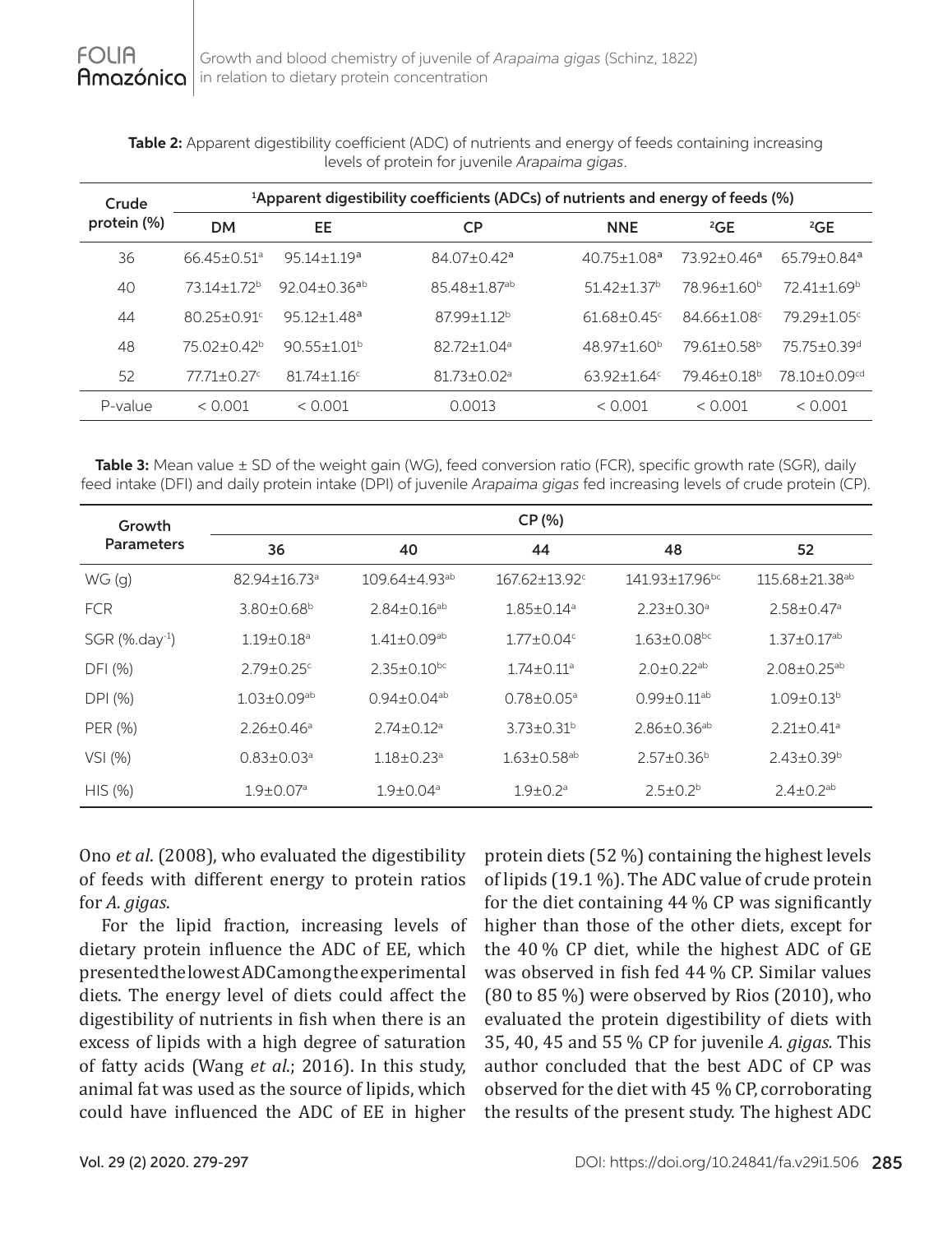values of gross energy (GE) and total digestibility (TD) were observed for fish fed a diet with 44 % CP (Table 2). Rodrigues *et al*. (2019) found better digestibility with soybean than with animal byproducts, demonstrated that the nutritional quality of the animal by-products as feedstuffs for *A*. *gigas*, could be improved, especially by enhancing the processing methods.

## GROWTH PERFORMANCE AND FISH BODY **COMPOSITION**

Fish growth performance, weight gain (WG) and the specific growth rate (SGR) of *A*. *gigas* juveniles fed diets containing 36, 40 and 52.% CP were significantly lower compared to those fed diets containing 44, except with  $48\%$  CP (Table 3). A polynomial regression analysis showed a quadratic effect between CP and WG, indicating, according to break-point, that optimum growth was obtained with  $45.8\%$  CP in the diet. The uniform energy to protein ratio of 37.7  $k$ J·g<sup>-1</sup> was maintained in the experimental diets according to Ono *et al*. (2008) in order to ensure that fish growth was not influenced by an excess or lack of energy in the diets.

These results are corroborated with the highest values of daily protein intake (DPI) of fish fed 36, 40 and 48 $%$  CP diets, while fish fed 44.% CP presented lower DPI, but not significant with the rest of the diets, except with 52 %. Fish fed 44.% CP presented better WG, FCR and PER (Table 3). Similar results were obtained by Del Risco *et al*. (2008), who determined that the level of protein suitable for A. *gigas* was 45.% in extruded diets, based only on the best growth performance. Moreover, Ituassú *et al*. (2005) determined that the level of crude protein for the proper performance of this species was above 48.6 %, but the authors concluded that the protein requirement for juvenile *A*. *gigas* could not be determined because the leveling of weight gain, which is a typical situation when nutritional

requirements are met, did not occur. However, Magalhães-Junior *et al*. (2017) determinated the optimal dietary protein content for juvenile *A*. *gigas* is about 36.% but of digestible protein on diet based on zootechnical performance.

The high dietary protein concentration used in this study was also observed for other carnivorous species, such as the sixfinger threadfin *Polydactylus sexfilis* at 41.% CP (Deng *et al*., 2011), golden dorado *Salminus brasiliensis* from 45.08 to 57.63.% CP (Teixeira *et al*., 2010), juvenile rockfish *Sebastes schlegelii* at 50.% CP for growth and  $45\%$  CP for feed utilization (Cho *et al*., 2015) and for the omnivorous species, the larvae of *Anabarilius graham*, from 45 to 55.5.% CP (Deng *et al*., 2013).

In general, fish have a better ability to use protein as an energy source than terrestrial animals (NRC, 1993), especially carnivorous species. This group of fish presents a limited ability to use carbohydrates, therefore requiring lipids and protein to meet energy demand. In contrast, lower levels of dietary protein are usually seen in omnivores, which can use lipids and carbohydrates as an energy source (Lupatsch, 2007). These species include *Piaractus mesopotamicus*, 26.% CP (Klein *et al*., 2014) and *Oreochromis niloticus,* 30.% CP (Gutierrez *et al.*, 2013).

In this study, the daily feed intake (DFI) in fish fed diets with protein levels between 36 and 40 % was significantly higher ( $p < 0.05$ ) than the others, with except 48 and 52 % with 40 %, which resulted in the worst FCR for these treatments (Table 3). When higher amounts of feed were consumed to meet protein requirements, the FCR was worse, reducing the utilization of the supplied feed. The FCR is considered one of the most important parameters for evaluating fish performance because of its great impact on production cost and the water effluents that may reach the environment (Asche *et al*., 2008).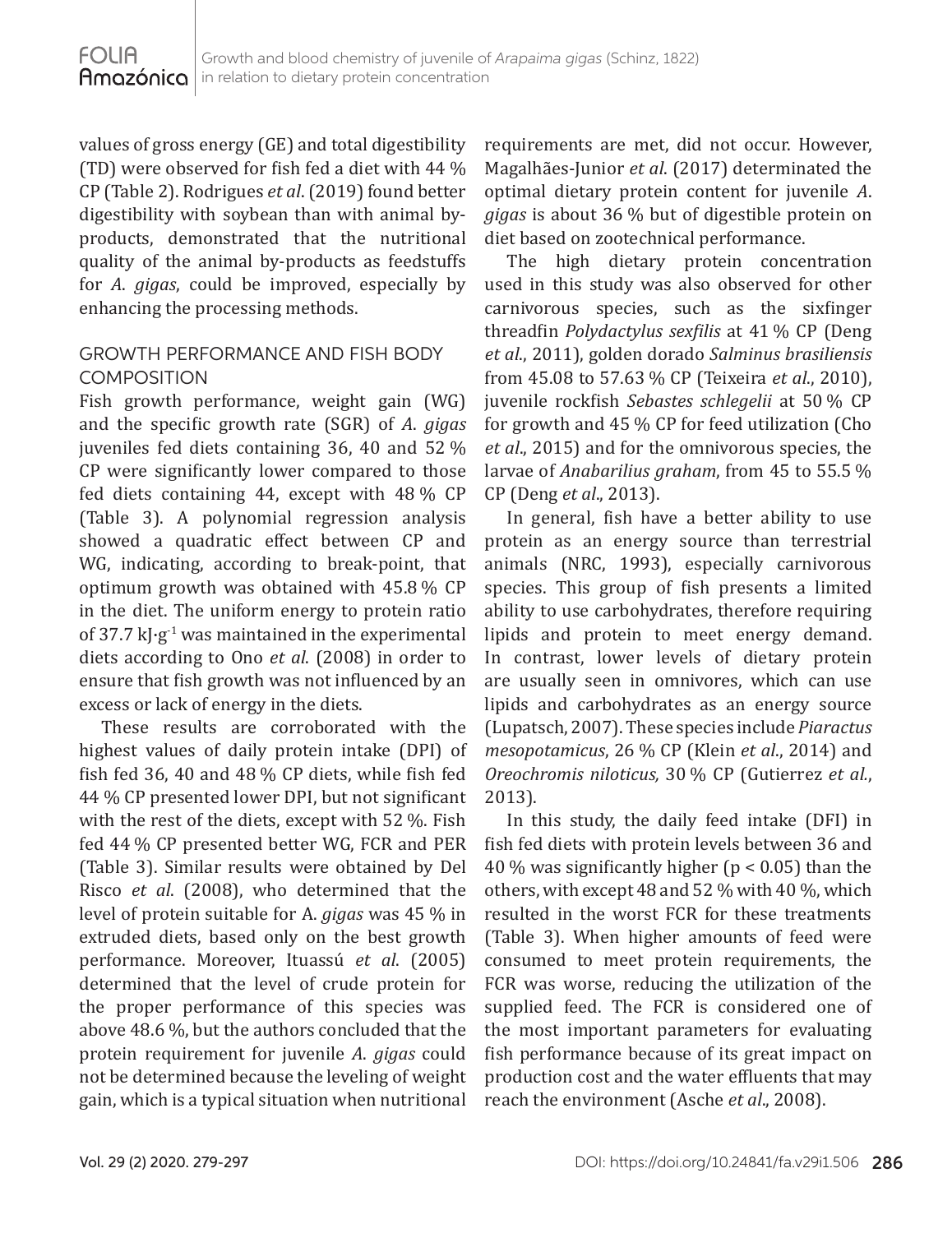The amount of crude protein in the diet that has been converted to weight can be measured by the protein efficiency ratio, PER. Generally, PER reaches its maximum value when fish protein requirements are met (Lee *et al*., 2006). In the present study, the PER value of the diet with 44 % CP was significantly higher than those with 36, 40 and 52 % CP ( $p < 0.05$ ), showing a quadratic effect with protein levels ( $r^2$  = 0.89). A negative linear relationship was observed with other species, indicating that higher levels of protein lowered the PER (Li *et al*., 2010; Deng *et al*., 2011).

Furthermore, fish fed diets containing 44 % crude protein consumed less protein than those fed with 52 %, but it did not affect weight gain. Similar results were recorded by Abimorad *et al*. (2007), who evaluated the energy to protein ratio for *Piaractus mesopotamicus*. These authors concluded that the lower protein intake and the better performance of fish were due to the saving effect of protein by lipids, resulting from an adequate energy:protein ratio in the diet. However, in the present study, fish fed 52% CP in the diet showed low WG and PER despite the increase in protein intake, probably because of the usage of this nutrient for the formation of nonprotein compounds (lipids and carbohydrates)

by excessive protein intake and the lack of nonprotein energy sources.

In the current study, experimental diets containing different protein levels did not influence the fish condition factor ( $p > 0.05$ ), which is an important parameter in determining fish welfare (Rocha *et al*., 2005) and which is directly related to the nutritional intake (Ratz & Lloret, 2003). Thus, the levels of crude protein were apparently adequate to ensure normal fish conditions.

In contrast, in addition to lower WG, the highprotein diets may have caused higher VSI and HSI in fish fed diets containing 48 and 52.% CP, respectively. VSI and HSI presented positive correlations with increasing levels of protein diets  $(r^2 = 0.95$  and  $r^2 = 0.71$ , respectively), which also confirmed a higher energy intake by fish fed diets with higher levels of protein. A similar relation was observed for the lipid levels in the liver ( $r^2 = 0.96$ ), where higher levels of dietary protein increased fat accumulation and reduced liver moisture (Table 4), resulting in increasing metabolism disorder by HSI (Portz & Furuya, 2013). Since the liver is one of the major organs involved in protein synthesis and is targeted mainly for the renewal of body protein in fish (Carter *et al*., 2001), excessive

| CP (%) | Proximate composition (%)      |                  |                               |  |  |
|--------|--------------------------------|------------------|-------------------------------|--|--|
|        | Moisture                       | Crude protein    | Lipids                        |  |  |
| 36     | $68.07 \pm 1.18$ <sup>a</sup>  | $10.38 \pm 0.60$ | $8.94 \pm 0.78$ <sup>a</sup>  |  |  |
| 40     | $66.17 \pm 3.13$ <sup>a</sup>  | $10.36 \pm 0.79$ | $10.77 \pm 3.54$ <sup>a</sup> |  |  |
| 44     | $65.17 \pm 1.86^a$             | $10.73 \pm 0.71$ | $13.66 \pm 5.39$ <sup>a</sup> |  |  |
| 48     | $58.30 \pm 2.48^b$             | $11.40 \pm 4.18$ | 19.88±2.78 <sup>b</sup>       |  |  |
| 52     | $62.37 \pm 8.21$ <sup>ab</sup> | $9.21 + 2.71$    | $19.54 \pm 1.00^{\circ}$      |  |  |

**Table 4:** Mean ± SD of liver moisture, crude protein and lipid of juvenile *Arapaima gigas* fed increasing levels of crude protein (CP).

Values followed by different letters in the same column differ significantly by Tukey test (p<0.05).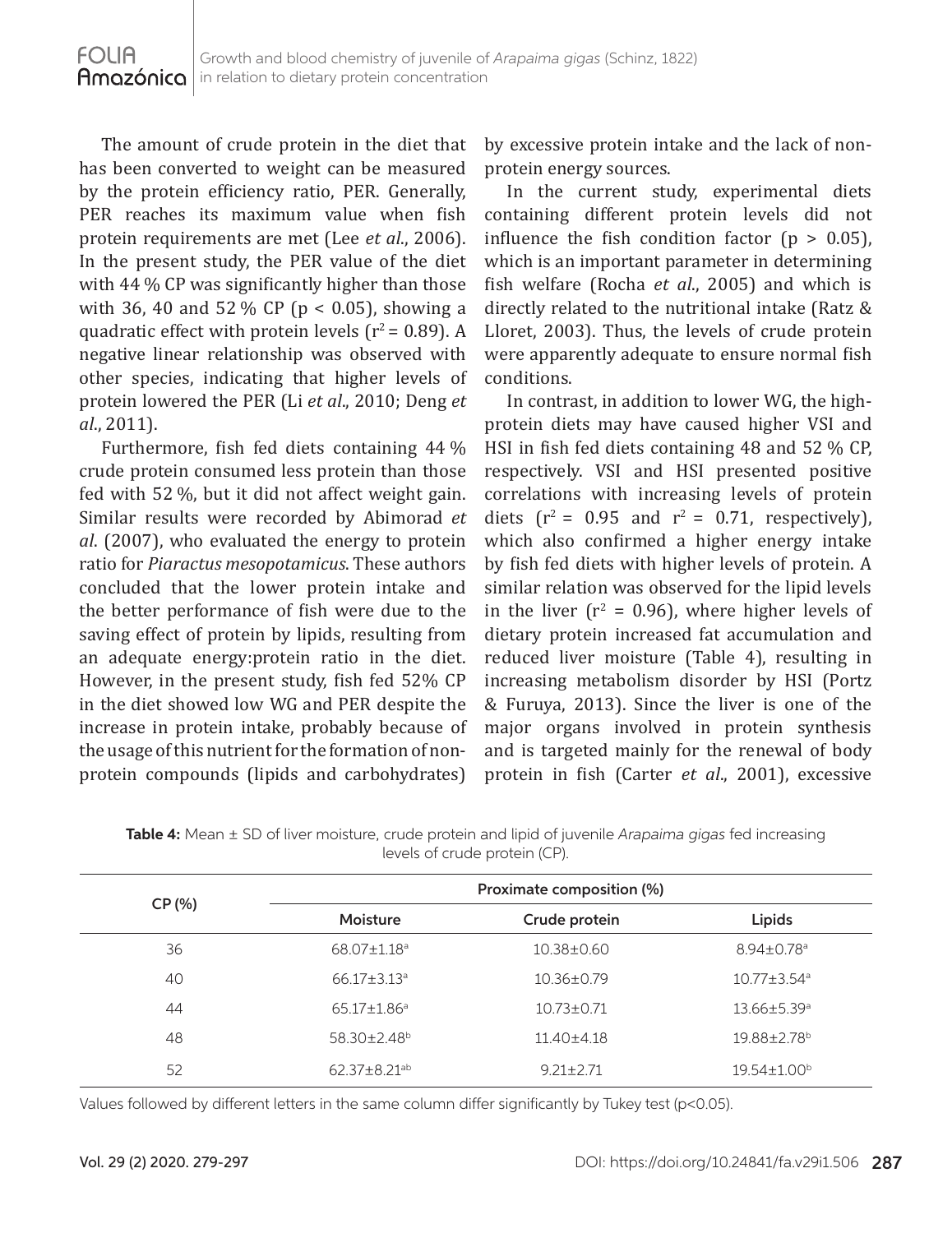dietary protein can increase energy production or non-protein nutrient formation, such as lipids and carbohydrates, while accumulating fat and inhibiting protein production in the liver (Jobling, 2001; Ullah-Khan *et al*.; 2019). In the present study, no significant differences were found among liver protein concentrations related to dietary protein levels ( $p > 0.05$ ).

The higher lipid accumulation in the livers of fish fed the experimental diets containing higher levels of protein may have been caused by the lack of ability of fish livers to synthesize the protein part of the lipoproteins, which are necessary to carry fat from the liver (Xue *et al*., 2017). This metabolic condition represents a danger to the animal and probably compromised the growth of fish fed diets containing 48 and 52.% CP in the present study. According to Portz & Furuya (2013), the balance between the amount of protein and energy during diet formulation is very important because in addition to its effect on animal growth and metabolism, it can compromise meat quality. NRC (1993) and Lovell (1995) recommended dietary energy levels between 12.5 and 15.0 kJ $\cdot$ kg<sup>-1</sup> DE for major cultivated species. Results of this study concur with this recommendation, considering that the diets containing DE levels between 13.6 and 15.8 resulted in the best *A*. *gigas* performance and metabolic conditions.

Protein levels of the experimental diets did not influence the composition of the *A*. *gigas* fillet ( $p > 0.05$ ). Similar results were obtained for other species such as dourado fry *Salminus brasiliensis* (Teixeira *et al*., 2010), pacu *Piaractus mesopotamicus* (Klein *et al*., 2014) and tilapia *Oreochromis niloticus* (De Silva *et al*., 2016) fed different levels of protein and energy. Oliveira (2007) obtained similar values for lipid contents in *A. gigas* fillets (0.62 % on the dorsal and 2.49 % on the ventral portion), suggesting that this species presents significant differences in lipid

composition between these areas of the fillet. The composition of the foods largely determines the fat content of fish, and the higher the dietary energy to protein ratio is, the higher the fat content in the tissues is (Portz & Furuya, 2013). The results of this study corroborate this theory because there was low accumulation of fat in the fish fillet, which was guided by the same DE:CP ratio in the diet and which did not influence the composition of the fish fillet.

## HEMATOLOGICAL AND BIOCHEMICAL PROFILES

The evaluation of the physiological parameters indicated that levels of crude protein significantly influenced fish physiology after 75 days of feeding  $(p < 0.05)$ . The high value of [Hb] was obtained in the treatment with  $48\%$  CP and high value of Ht in the treatments with 48 and 52.% CP (Figures 1 and 2). For the rest of the blood parameters (RBC, WBC, THR, MCV and MCHC), no significant differences between the treatments were observed in the end of the experiment. However, there was an increase in RBC and decrease in MCV with respect to their basal values (Table 5).

Results suggest that the experimental conditions and the highest protein diets (48 and 52.%) may have induced stress responses, as demonstrated by the increase in Ht and [Hb] values, and required an increase in oxygencarrying capacity to the tissues (Richards, 2009). Hematological parameters have long been used as important tools for the diagnosis of diseases in animals and are commonly determined as a part of studies evaluating health status (Lim *et al*., 2015). Thus, feeding levels can influence fish nutritional status and affect the levels of hemoglobin and red blood cells under stress conditions (Pohlenz *et al*., 2014). Alterations in the Ht value may indicate hemoconcentration or hemodilution caused by osmoregulatory disorders, which are primarily related to the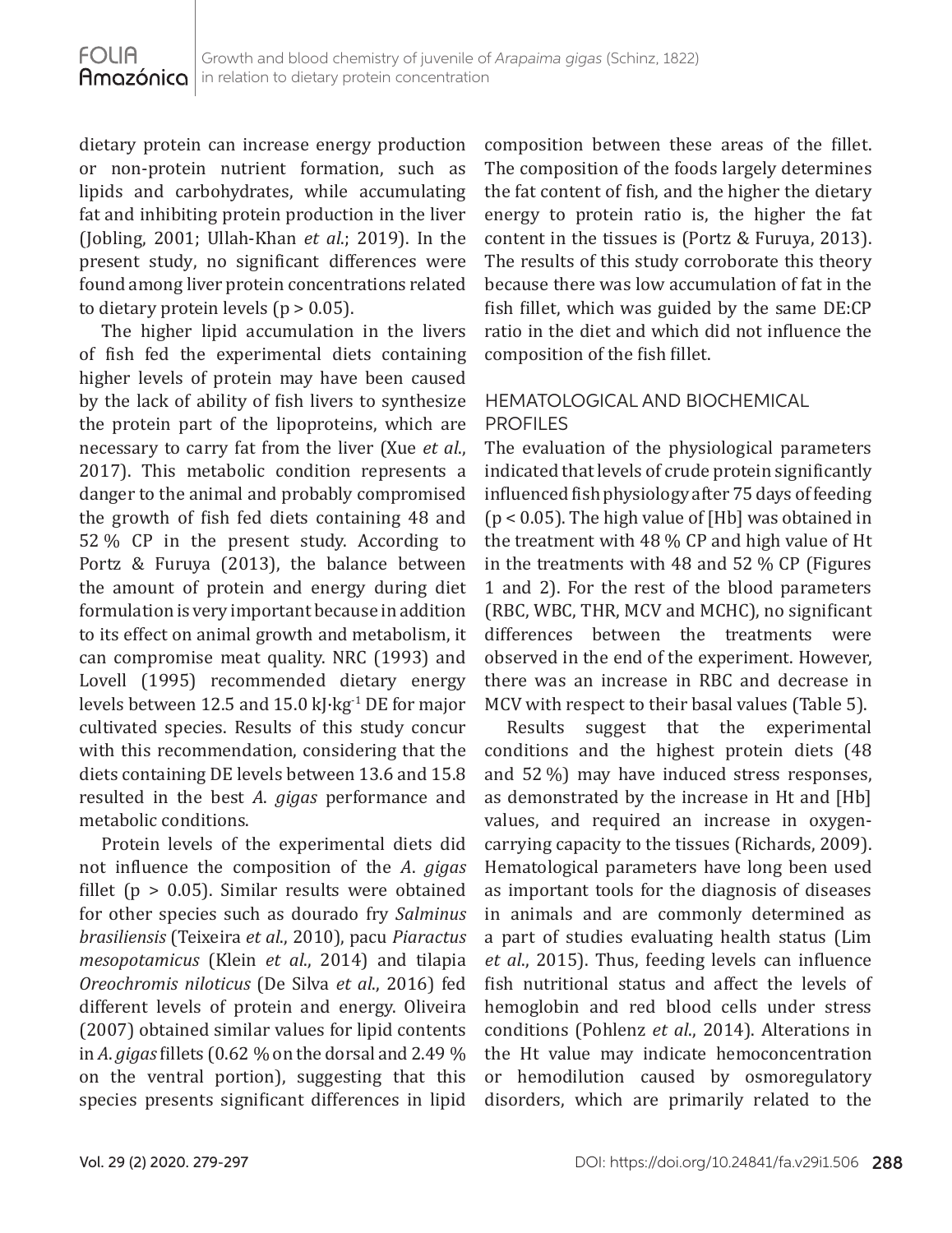

**Figure 1.** Hemoglobin concentration [Hb] of juvenile *Arapaima gigas* fed different levels of crude protein in the diet (Basal,  $n = 10$ ).



**Figure 2.** Percentage of hematocrit (Ht) of juvenile *Arapaima gigas* fed different levels of crude protein in the diet (Basal,  $n = 10$ ).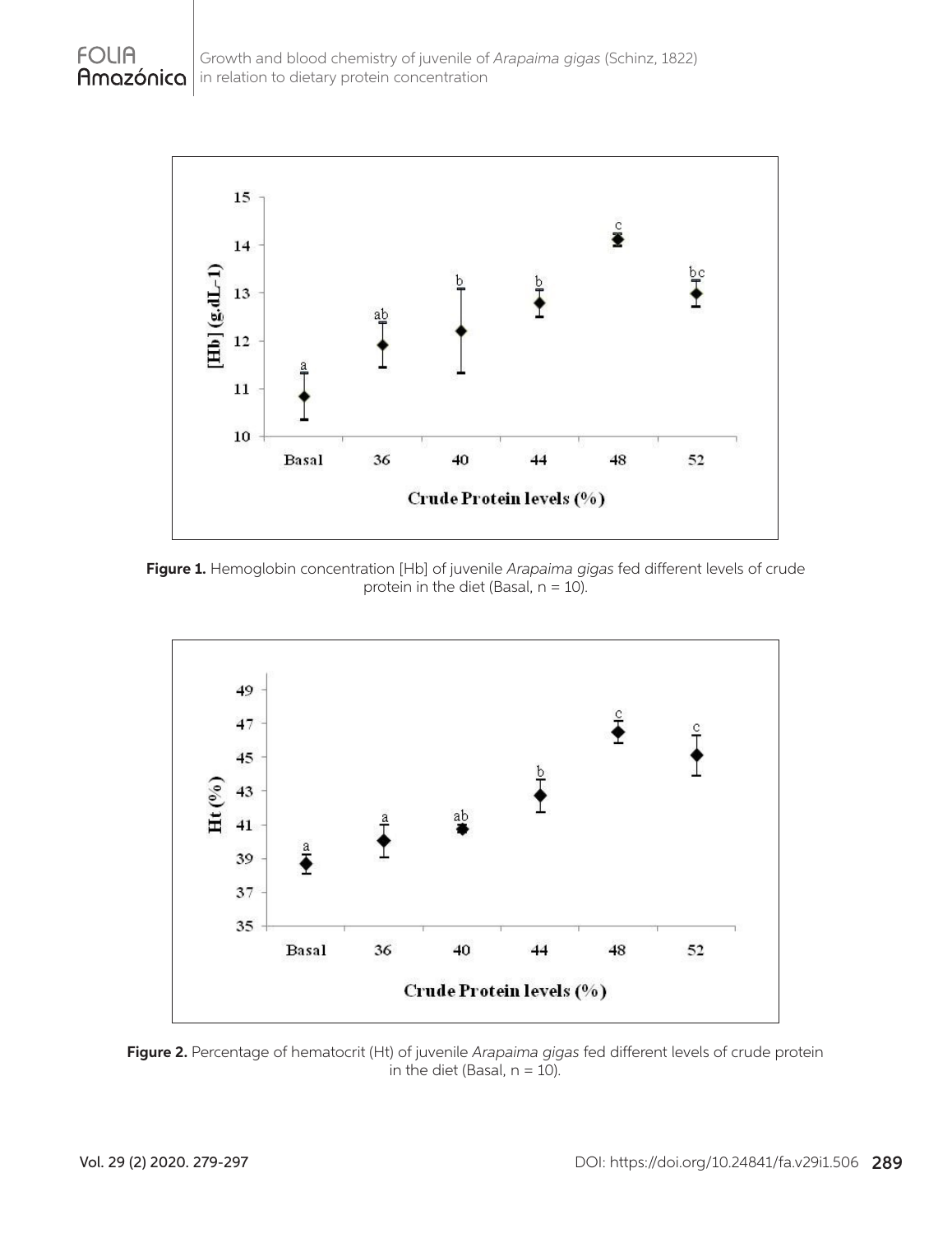**Table 5:** Mean and standard deviation values ( $\pm$ ) the red blood cell count (RBC), mean corpuscular volume (MCV), mean corpuscular hemoglobin concentration (MCHC), thrombocytes (THR), white blood cells (WBC) and glucose (GLY) of juvenile *Arapaima gigas* fed increasing levels of crude protein (CP).

|        | Hematological parameters           |                               |                              |                   |                               |                              |  |  |
|--------|------------------------------------|-------------------------------|------------------------------|-------------------|-------------------------------|------------------------------|--|--|
| CP (%) | <b>RBC</b><br>$(x10^6 \mu L^{-1})$ | <b>MCV</b><br>(fL)            | <b>CHCM</b><br>$(g.dL^{-1})$ | <b>THR</b><br>(%) | <b>WBC</b><br>(%)             | <b>GLY</b><br>$(mg.dL^{-1})$ |  |  |
| Basal  | $142+0.16$                         | $274.09 + 27.60$ <sup>a</sup> | $28.02 + 1.12$               | $8.0 + 2.0$       | $12.2 + 1.26$ <sup>a</sup>    | $29.87 + 4.46a$              |  |  |
| 36     | $2.04 + 0.30$                      | $19913+2415b$                 | $29.76 + 1.16$               | $10.5 \pm 1.80$   | $30.3 + 4.04$ <sup>ab</sup>   | 84 43 + 11 65 <sup>b</sup>   |  |  |
| 40     | $2.24 + 0.14$                      | $182.70 + 10.28$ <sup>b</sup> | 29.93+1.97                   | $12.5 + 4.09$     | $35.0 + 9.54^b$               | $99.64 \pm 03.73^b$          |  |  |
| 44     | $223+042$                          | $181.39 + 13.10^b$            | $29.91 \pm 0.30$             | $10.3 \pm 2.02$   | $31.0 \pm 2.18$ <sup>ab</sup> | $9612+14.34b$                |  |  |
| 48     | $2.36 \pm 0.31$                    | $198.89 + 24.48$ <sup>b</sup> | $30.34 \pm 0.18$             | $11.1 \pm 2.36$   | $35.5 + 10.85^{\circ}$        | $91.98 + 0.3.93b$            |  |  |
| 52     | $2.44 \pm 0.19$                    | 185.69±09.87 <sup>b</sup>     | 28.80±0.75                   | $10.8 \pm 2.02$   | $33.8 \pm 12.69^{\circ}$      | $81.56 \pm 03.99^{\circ}$    |  |  |

\*Mean ± SD of three replicates. Different letters between the means differentiate the treatments by the Tukey test (p <0.05).

capacity of red blood cells to transport oxygen (Clauss *et al*., 2008).

Differences in the basal and 75 day measurements of the experiment showed that the hematological parameters are influenced by ontogenetic differences in A. *gigas*. According to Hrubec *et al*. (2001), it is difficult to demonstrate the relation between fish growth and hematological parameters, and there is little information regarding this subject for various species. However, Drummond *et al.* (2010) observed that juvenile *A*. *gigas* (25.9 ± 2.7 g) showed lower values of MCV and higher values of MCHC and RBC compared with fish of greater weight (2350.0  $\pm$  757.1 g). Similarly, in the present study, higher values of RBC and lower values of MCV were found at the beginning (basal) compared with the fish at the end of the experiment or with greater weight. Changes in blood parameters are expected due to the growth of fish hematopoietic tissues (kidney and spleen) (Hrubec *et al.*, 2001). However, more detailed studies on the relation between growth and hematological variables are required.

In contrast, plasma glucose concentrations (GLY) in *A*. *gigas* fed different levels of protein were significantly higher compared to those of their basal values, but they were not different among treatments after 75 days (p > 0.05). Blood glucose can vary depending on fish physiological status (Andrade *et al*., 2007), and hyperglycemia is a characteristic response to chronic stressors (Clauss *et al.*, 2008). Additionally, it is expected that the level of blood glucose decreases with increasing protein concentration and reductions in the dietary carbohydrates. However, it is possible that *A*. *gigas*, similar to *Salmo salar* (Betancor *et al*., 2018), has the ability to control the degradation and storage of glucose in response to high protein intake.

In this study, the basal concentration of total plasma protein (TPP) of *A*. *gigas* was significantly lower compared to the values obtained after 75 days of being fed with increasing levels of crude protein (p < 0.05). Fish fed diets with 48 and 52.% CP showed the highest TPP, cholesterol and triglycerides values compared to those fed 36, 40 and 44.% CP diets (p < 0.05, Figures 3, 4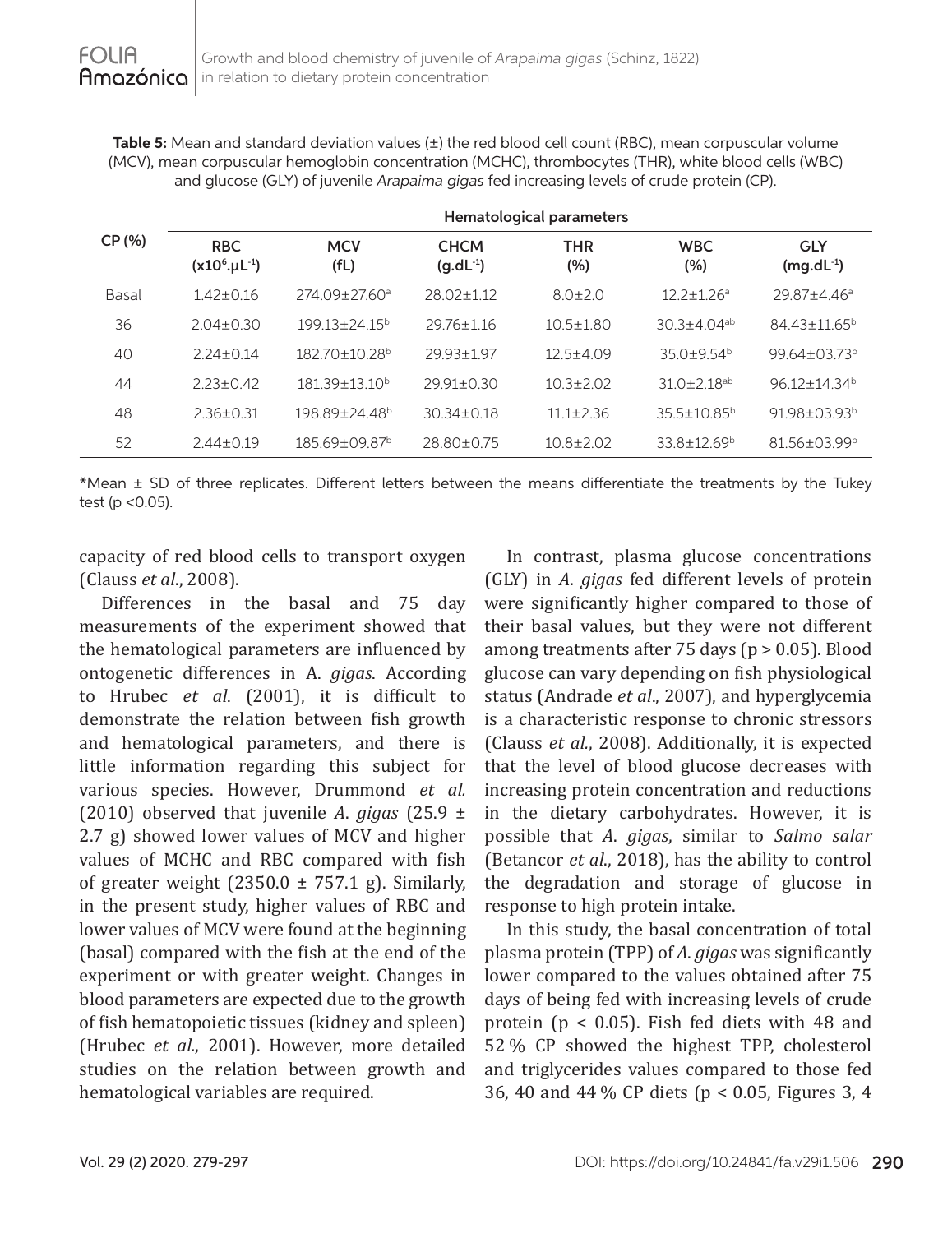

**Figure 3.** Total plasma protein (TPP) level of juvenile *Arapaima gigas* fish fed with different levels of crude protein (Basal, n = 10).





**FOLIA**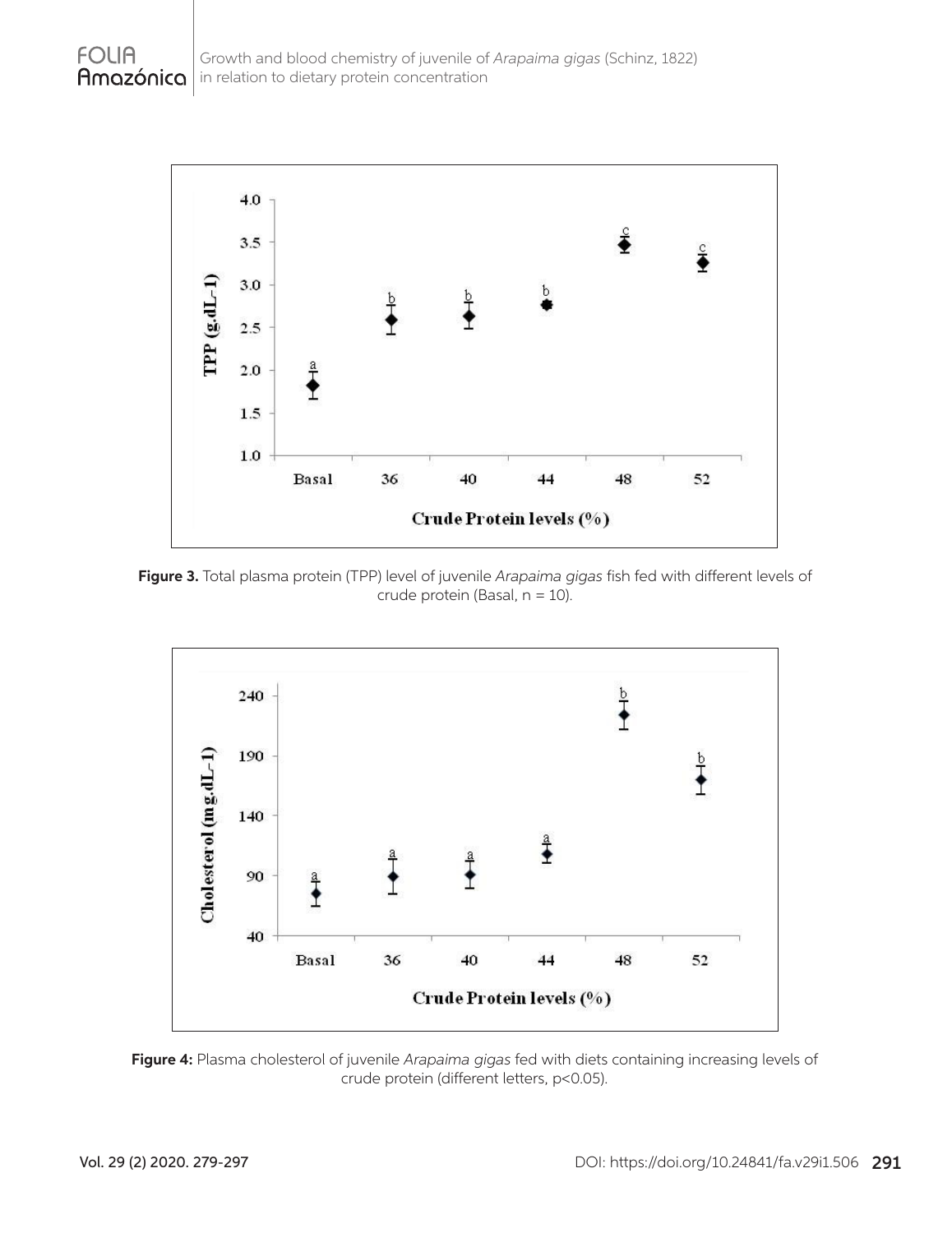

**Figure 5.** Total plasma protein (TPP) level of juvenile *Arapaima gigas* fish fed with different levels of crude protein (Basal,  $n = 10$ ).

and 5, respectively). The high values found are consistent with the elevated levels of protein in the diet, indicating that at  $48$  and  $52\%$  CP, this nutrient was used as an energy source. The lower fish weight gain, elevated concentration of plasma protein, cholesterol and triglycerides and significantly higher liver lipid concentration (Table 4) and VSI corroborate these findings.

According to Tocher & Glencross (2015), excess dietary protein is not accumulated in the muscle nor results in improved animal health and is catabolized. Nitrogen is excreted, and the carbon skeleton of amino acids is transformed into lipids and carbohydrates that are deposited in the tissues of the animal. Like any other nutrient, excess protein in the diet can cause metabolic disorders such as a reduction in the growth rate, liver dysfunction, and an increase in tissue and blood concentrations of ammonia, which leads to poisoning. In addition, carbon skeletons are also used for the synthesis of a number of other compounds such as triglycerides, ketones, and steroids or can be converted into amino acids (Jobling, 2001). Kim & Lee (2009) reported high cholesterol levels in juvenile *Takifugu rubripes* with lower dietary protein levels and mentioned that these values were possibly influenced by non-protein components of the diet. Dias *et al*. (2005) evaluated various sources of protein and their effect on lipid metabolism in the sea bass *Dicentrarchus labrax* and reported lower levels of triglycerides and cholesterol in fish fed diets rich in soy proteins than those fed a fishmeal-based diet, suggesting that the protein sources in the diet can affect fat deposition.

Although growth parameters can provide information on fish performance, the assessment of their physiological state is more of a tool that can contribute to this research by providing important information on the health of farmed animals (Oliva-Teles, 2012). Thus, protein levels below or above what is required by the body,

**FOLIA**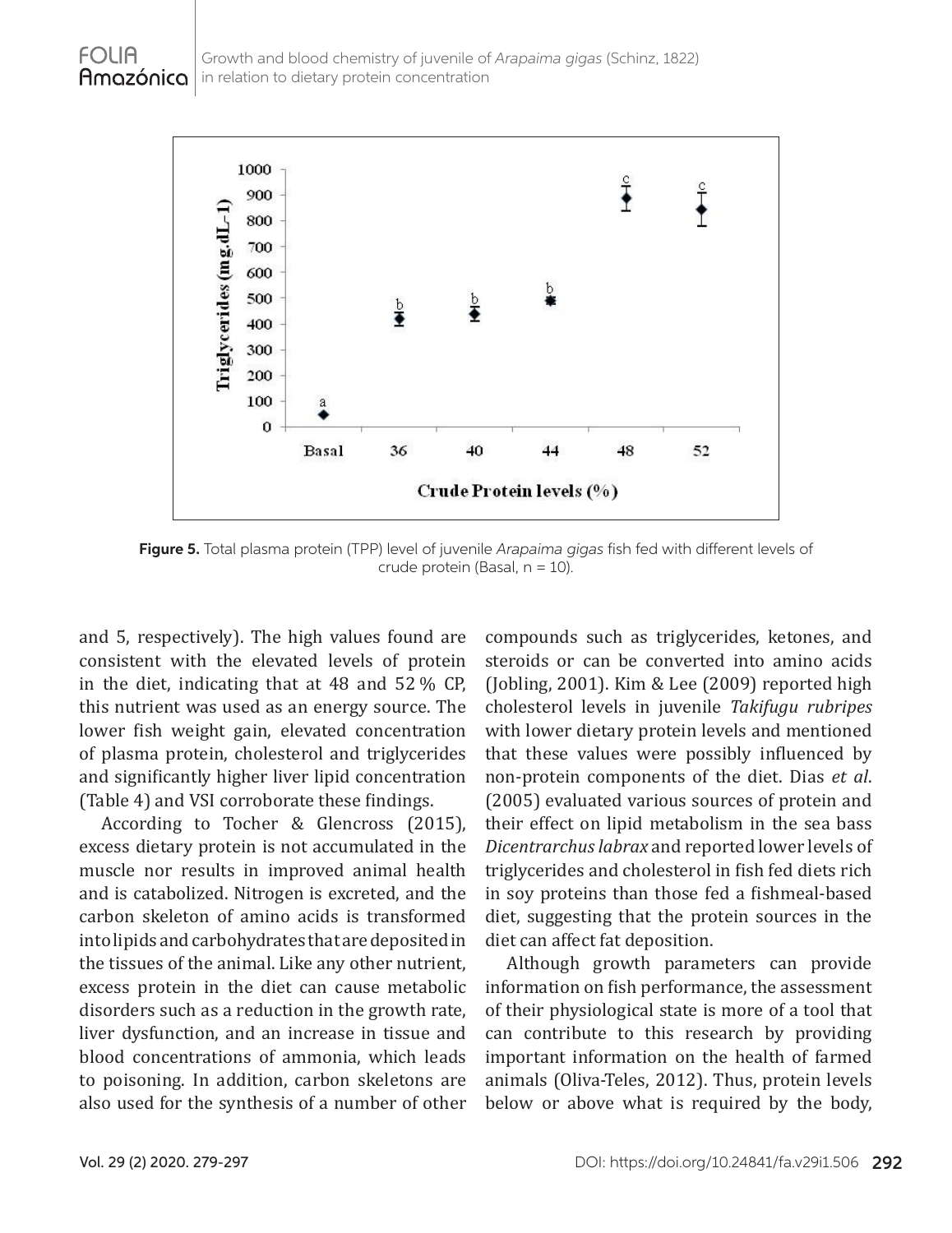or proteins of poor quality, can result in poor performance of farmed fish and interfere with physiological conditions and result in stress responses that can be evaluated by blood parameters (Pohlenz *et al*., 2014).

In conclusion, the rising levels of crude protein of diets directly influenced *A. gigas* growth and physiological conditions, mainly raising the levels of Ht, [Hb], triglycerides and cholesterol. Thus, the results of the study suggest that the best growth performance and maintenance of physiological homeostasis for *A*. *gigas* with an initial mean weight of 70 grams is achieved by feeding them a diet with a protein level of  $44\%$  and a readjusted value of 45.8 % CP. These results also contribute to the ontogenetic characterization of hematological parameters of this species.

## **BIBLIOGRAPHIC REFERENCES**

- Abimorad, E.G.; Carneiro, D.J.; Urbinati, E.C. 2007. Growth and metabolism of pacu (*Piaractus mesopotamicus*) juveniles fed diets containing different protein, lipid and carbohydrate levels. *Aquaculture Research*, 38(1): 36 https://doi.org/10.1111/j.1365-2109.2006.01621.x
- Ahmed, I.; Ahmad, I. 2020. Effect of dietary protein levels on growth performance, hematological profile and biochemical composition of fingerlings rainbow trout, *Oncorhynchus*  mykiss reared in Indian himalayan region.<br>Aquaculture Reports. DOI: https://doi. https://doi. org/10.1016/j.aqrep.2019.100268
- A.O.A.C Association of Official Analytical Chemists. 1997. *Official Methods of Analysis*. 17º ed. Association of Official Analytical Chemists, Gaithersburg. 1296pp.
- Asche, F.; Roll, K.H.; Tveterås, S. 2008. Future trends in aquaculture: Productivity growth and increased production. In: Holmer, M.; Black, K.;

Duarte, C.M.; Marbá, N.; Karakassis I. (Eds). *Aquaculture in the ecosystem*. p. 271**-** 292.

- Andrade, J.I.A.; Ono, E.A.; Menezes, G.C.; Martins-Brasil, E.; Roubach, R.; Urbinati, E. C.; Tavares-Dias, M.; Marcon, J.L.; Affonso, E.G. 2007. Influence of diets supplemented with vitamins C and E on pirarucu (*Arapaima gigas*) blood parameters. *Comparative Biochemistry and Physiology, Part A*, 146:576–580. DOI: 10.1016/j.cbpa.2006.03.017
- Betancor, M.B.; Olsen, R.E.; Marandel, L.; Skulstad, O.F.; Madaro, A.; Tocher, D.R.; Panserat, S. 2018. Impact of dietary carbohydrate/protein ratio on hepatic metabolism in land-locked Atlantic salmon (*Salmo salar* L.). *Frontiers in Physiology*. DOI: 10.3389/fphys.2018.01751.
- Boyd, C.E.; Tucker, C.S. 1992. Water quality and pond soil analyses for aquaculture. Alabama: Auburn University.
- Carter, C.; Houlihan, D.; Kiessling, A.; Médale, F.; Jobling, M. 2001. Physiological effects of feeding. In: Houlihan, D.; Boujard, T.; Jobling, M. (Eds). *Food intake in fish*. p. 297 **-** 319.
- Castello, L.; Stewart, D.J.; Arantes, C.C. 2011.<br>Modeling population dynamics and Modeling population dynamics and conservation of *Arapaima* in the Amazon. *Reviews in Fish Biology and Fisheries*, 21: 623– 64. DOI: 10.1007/s11160-010-9197-z
- Cho, C.Y. 1990. Fish nutrition, feeds and feeding: with special emphasis on salmonid aquaculture. *Food Reviews International,* DOI: https://doi. org/10.1080/87559129009540876
- Cho, S.H.; Kim, H.S.; Myung, S.H.; Jung, W.G.; Choi, J.; Lee, S.M. 2015. Optimum dietary protein and lipid levels for juvenile rockfish (*Sebastes schlegeli*, Hilgendorf 1880). *Aquaculture Research,* 46(12): 2954-2961. DOI: https://doi. org/10.1111/are.12450
- Chu-Koo, F.; Sánchez, N.; Pérez, C.; Panduro, D.; Alvan-Aguilar, M.; Alcántara, F.; Rebaza, C.; Tello, S.; Ferré, W.; Núñez, J. 2012. Estado actual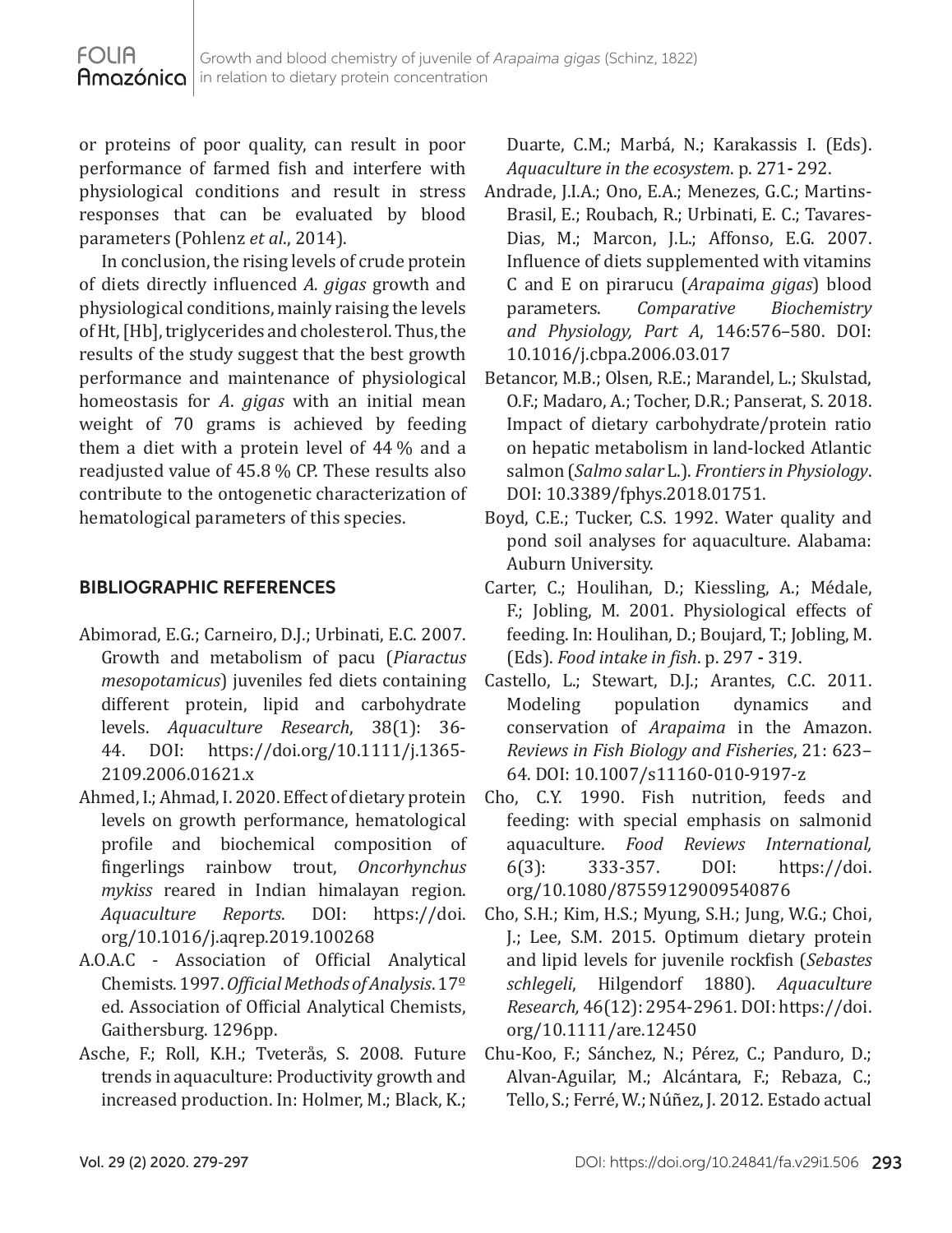del cultivo de paiche o pirarucu en el Perú*. Infopesca Internacional*, 52: 21-25.

- Clauss, T.M.; Dove, A.D.M.; Arnold, J.E. 2008. Hematologic disorders of fish. *Veterinary Clinics, Exotic Animal Practice*, 11(3): 445-462. DOI: https://doi.org/10.1016/j.cvex.2008.03.007
- De Silva, M.P.K.S.K.; Senaarachchi, W.A.R.K.; Liyanage, P.N.N. 2016. Title-combinatory effects of diets with three protein levels and two fat levels on growth performance and fillet composition of cage cultured genetically improved farmed tilapia (GIFT). *Journal of Aquaculture Research Development,* S2: 1-5. http://www.doi.org/10.4172/2155-9546.S2-008
- Del Risco, M.; Velásquez, J.; Mori Pinedo, L.; Padilla, P.; Chu-Koo, F.; Sandoval, M. 2008. Efecto de tres niveles de proteína dietaria en el crecimiento de juveniles de paiche, *Arapaima gigas* (Shinz, 1822). *Folia Amazónica*, 17(1-2): 29-37. DOI: https://doi.org/10.24841/fa.v17i1-2.264
- Deng, D.F.; Ju, Z.Y.; Dominy, W.; Murashige, R.; Wilson, R.P. 2011. Optimal dietary protein levels for juvenile Pacific threadfin (*Polydactylus sexfilis*) fed diets with two levels of lipid. *Aquaculture*, 316(1-4): 25**-**30. DOI: https:// doi.org/10.1016/j.aquaculture.2011.03.023
- Deng, J.; Zhang, X.; Tao, L.; Rong, H.; Bi, B.; Kang, B. 2013. Dietary protein requirement of juvenile fuxian minnow, *Anabarilius grahami*. *Journal of the World Aquaculture Society*, 44(2): 220-228. DOI: https://doi.org/10.1111/jwas.12022
- Dias, J.; Alvarez, M.J.; Arzel, J.; Corraze, G.; Diez, A.; Bautista, J.M.; Kaushik, S.J. 2005. Dietary protein source affects lipid metabolism in the european seabass (*Dicentrarchus labrax*). *Comparative Biochemistry and Physiology, Part A: Molecular Integrative Physiology,* 142(1): https://doi.org/10.1016/j. cbpb.2005.07.005
- Drummond, G.V.F.; Caixeiro, A.P.A.; Tavares-

Características bioquímicas e hematológicas do pirarucu *Arapaima gigas* Schinz, 1822 (Arapaimidae) de cultivo semi-intensivo na Amazônia. *Acta Amazônica*, 40(3): 591- 596. DOI: https://doi.org/10.1590/S0044- 59672010000300020

- Gonzales, A.; Mejia, F.; Huanuiri, K.; Sánchez, I.; Vasquez, J.; Fernández-Méndez, C. 2016. Valores hematológicos y bioquímicos de juveniles de paiche *Arapaima gigas* en cultivo intensivo. *Folia Amazónica*, 25(2): 137-144. DOI: https:// doi.org/10.24841/fa.v25i2.397
- Gutiérrez, F.W.; Quispe, M.; Valenzuela, L. 2013. Efecto ahorrativo de la proteína usando niveles altos de energía y obtención de la relación optima energía digestible/proteína digestible en dietas para el crecimiento de *Oreochromis niloticus*(L)**.***Revista Peruana de Biología,* 20(3): 227-232. DOI: https://doi.org/10.15381/rpb. v20i3.5229
- Hrubec, T.C.; Smith, S.A.; Robertson, J.L. 2001. Age-related changes in hematology and plasma chemistry values of hybrid striped bass (*Morone chrysops* x *Morone saxatilis*). *Veterinary Clinical Pathology*, 30(1): 8-15. DOI: https://doi.org/10.1111/j.1939-165X.2001. tb00249.x
- Ituassú, D.R.; Pereira-Filho, M.; Roubach, R.; Crescêncio, R.; Cavero, B.A.S.; Gandra, A.L. 2005. Níveis de proteína bruta para juvenis de pirarucu. *Pesquisa Agropecuária Brasileira,* 40(3): 255-259. DOI: https://doi.org/10.1590/ S0100-204X2005000300009
- Jobling, M. 2001. Feed composition and analysis. In: Houlihan, D.; Boujard, T.; Jobling, M. (Eds). *Food intake in Fish*. p. 1-21.
- Kim, S.S.; Lee, K.J. 2009. Dietary protein<br>requirement of juvenile tiger puffer requirement of juvenile tiger puffer (*Takifugu rubripes*). *Aquaculture,* 287(1-2): https://doi.org/10.1016/j. aquaculture.2008.10.021
- Dias, M.; Marcon J.L.; Affonso, E.G. 2010. Klein, S.; Lorenz, E.K.; Bueno, G.W.; Signor, A.;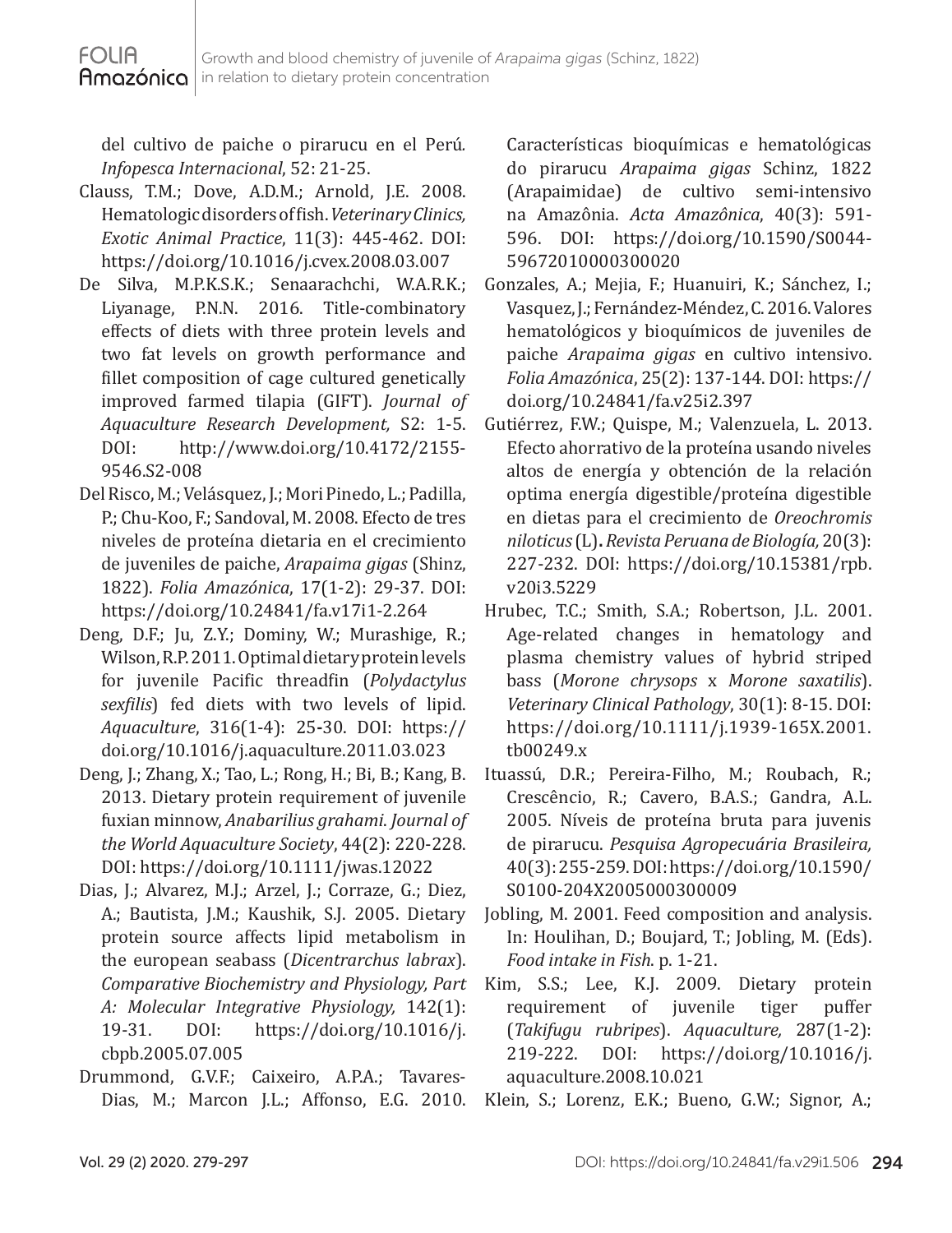Feiden, A.; Boscolo, W.R. 2014. Levels of crude protein in diets for pacu (*Piaractus mesopotamicus*) from 150 to 400g reared in cages. *Revista Archivos de Zootecnia*, 63(244): https://doi.org/10.21071/ az.v63i244.509

**FOLIA** 

- Lazzari, R.; Netto J.R.; Corrêia V.; Rossato S.; Ferreira C.C.; Sutili F.J.; Duarte M.M.F. 2011. Hematologia de jundiás em resposta ao nível de proteína na dieta. *Ciência Animal Brasileira*, 12(2): 192-197. DOI: https://doi. org/10.21071/az.v63i244.509
- Lee, S.M.; Lee, J.H.; Kim, K.D.; Cho, S.H. 2006. Optimum dietary protein for growth of juvenile starry flounder, *Platicthys stellatus*. *Journal of the World Aquaculture Society,* 37(2): 200- 203. DOI: https://doi.org/10.1111/j.1749- 7345.2006.00027.x
- Li, X.F.; Liu, W.B.; Jiang, Y.Y.; Zhu, H.; Ge, X.P. 2010. Effects of dietary protein and lipid levels in practical diets on growth performance and body composition of blunt snout bream<br>(*Megalobrama amblycephala*) fingerlings.  $amb$ *lycephala*) *Aquaculture,* 303(1-4): 65-70. DOI: https:// doi.org/10.1016/j.aquaculture.2010.03.014
- Lim, C.; Webster, C.D.; Lee, C.S. 2015. Feeding practices and fish health. In: Lee, C.S.; Lim, C.; Gatlin III, D.M.; Webster C.D.<br>(Eds). Dietary nutrients. additives. and (Eds). *Dietary nutrients*, *fish health*. p. 333-347. DOI: https://doi. org/10.1002/9781119005568.ch17
- Lopez Vásquez, T. 2017. *Evaluación de dos niveles de proteína y energía digestible en dietas peletizadas para alevines de paiche* (*Arapaima gigas*). Tesis de pregrado, Universidad Nacional Agraria La Molina, Facultad de Zootecnia, Lima, Perú, 75pp.
- Lovell, T. 1995. Dietary nutrient allowances for fish. *Feedstuffs*, 67(30): 86**-**93.
- Lupatsch, I. 2007. Carnivores versus herbivores: comparing feed efficiency between Species. *Aqua Feeds: Formulation & Beyond*, 4 (1):13-16.
- Magalhães-Junior, F.O.; Santos, M.J.M. Allaman, I.B.; Soares Junior, I.J.; Silva, R.F.; Braga, L.G.T. 2017. Digestible protein requirement of pirarucu juveniles (*Arapaima gigas*) reared in outdoor aquaculture. *Journal of Agricultural Science*; 9(9): 114-122. DOI: https://doi.org/10.5539/ jas.v9n9p114
- Minjarez-Osorio, C.; González-Félix, M.L.; Perez-Velásquez, M. 2012. Biological performance of *Totoaba macdonaldi* in response to dietary protein level. *Aquaculture,* 362- 363: 50**-**54. DOI: https://doi.org/10.1016/j. aquaculture.2012.07.028
- NRC, 1993. *Nutrient requirements of warmwater fishes and shellfishes*. National Academy Press, Washington, 102pp.
- Ng, W.K.; Wilson, R.P. 1997. Chromic oxide inclusion in the diet does not affect glucose utilization or chromium retention by Channel catfish, *Ictalurus punctatus*. *The Journal of Nutrition*, 127(12): 2357-2362. DOI: https:// doi.org/10.1093/jn/127.12.2357
- Oliveira, E.G.; Pinheiro, A.B.; Oliveira, V.Q.; Silva Júnior, A.R.M.; Moraes, M.G.; Rocha, I.R.C.B.; Sousa, R.R.; Costa, F.H.F. 2012. Effects of stocking density on the performance of juvenile pirarucu (*Arapaima gigas*) in cages. *Aquaculture,* 370-371(11): 96-101. DOI: https://doi. org/10.1016/j.aquaculture.2012.09.027
- Oliveira, P.R. 2007. *Qualidade do pirarucu (*Arapaima gigas*, Schinz, 1822) procedente de piscicultura, estocado em gelo, congelado e de seus produtos derivados*. Tesis de post-grado, Instituto Nacional de Pesquisas da Amazônia, Manaus, Brazil. 130pp.
- Oliva-Teles, A. 2012. Nutrition and health of aquaculture fish. *Journal of Fish Diseases*, 35(2): 83-108. DOI: https://doi.org/10.1111/j.1365- 2761.2011.01333.x
- Ono, E.A.; Nunes, E.S.S.; Cedano, J.C.C.; Pereira-Filho, M.; Roubach, R. 2008. Apparent digestibility coefficient of practical diets with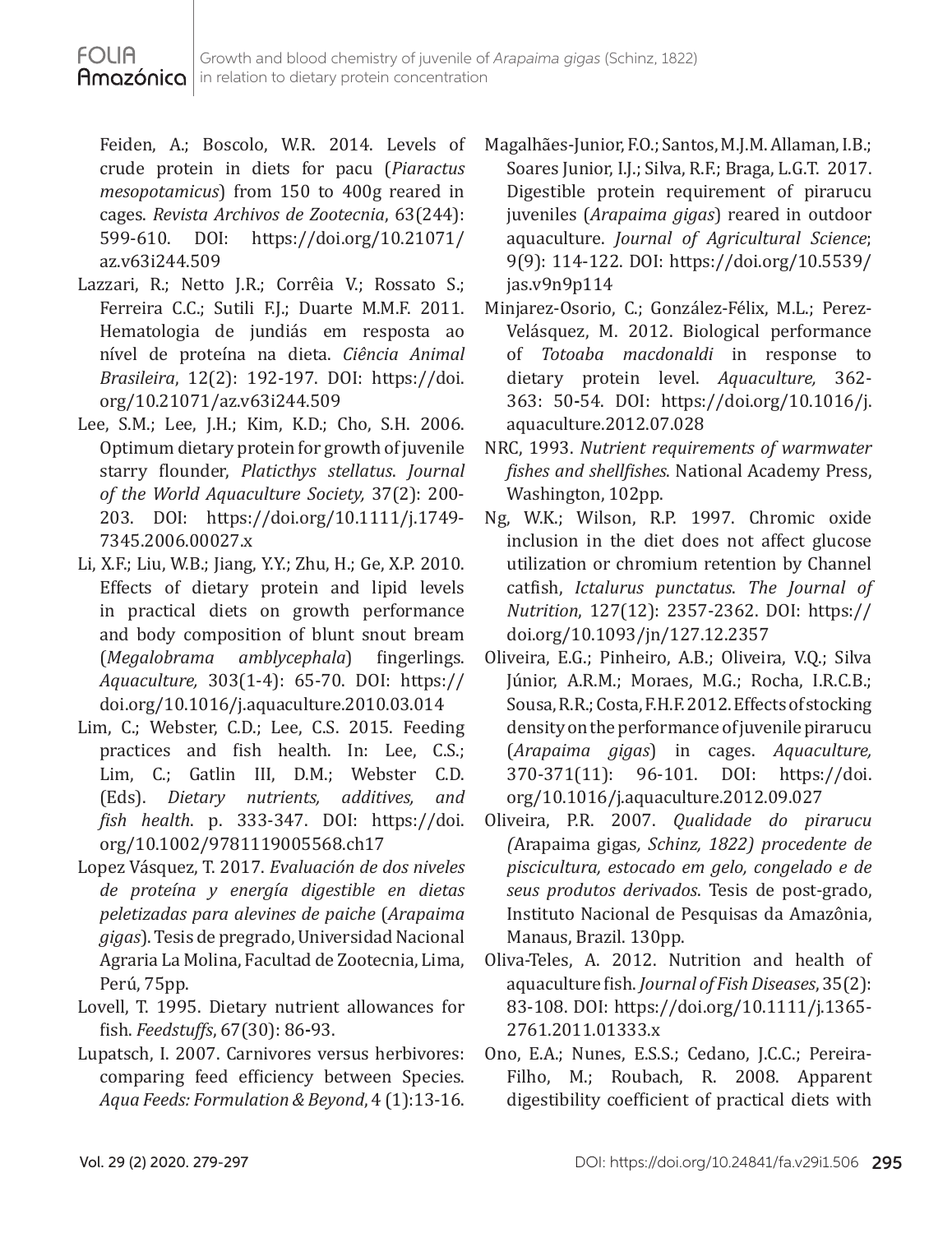different energy/protein ratios for pirarucu juvenile. *Pesquisa Agropecuária Brasileira*, 43(2): 249-254. DOI: https://doi.org/10.1590/ S0100-204X2008000200014

- Pohlenz, C.; Delbert, M.; Gatlin III, M. 2014. Interrelationship between fish nutrition and health. *Aquaculture,* 431: 111-117. DOI: https:// doi.org/10.1016/j.aquaculture.2014.02.008
- Portz, L.; Furuya, W.M. 2013. Energia, proteína e aminoácidos. In: Fracalossi, D.M.; Cyrino, J.E.P. (Eds). *Nutriaqua: Nutrição e alimentação de espécies de interesse para a aquicultura brasileira.* p. 65-78.
- Ratz, H.J.; Lloret, J. 2003. Variation in fish condition between Atlantic cod (*Gadus morhua*) stocks the effect on their productivity and management implications. *Fisheries Research,* 60(2-3): 369**-** 380. DOI: https://doi.org/10.1016/S0165- 7836(02)00132-7
- Richards, J.G. 2009. Metabolic and molecular responses of fish to hypoxia. In: Richards, J.G.; Farrel, A.; Brauner, C.J. (Eds). *Hypoxia,* Fish Physiology 27. p. 443-485. DOI: https://doi. org/10.1016/S1546-5098(08)00010-1
- Ríos, F.J.E. 2010. *Efecto del nivel de proteína en la dieta sobre el crecimiento y la digestibilidad en juveniles de* Arapaima gigas. Tesis de pre-grado, Universidad Nacional de Tumbes, Perú. 55pp.
- Rocha, M.A.; Ribeiro, E.L.A.; Mizubuti, I.Y.; Da Silva, L.D.F.; Borosky, J.C.; Rubin, K.C.P. 2005. Uso do fator de condição alométrico e de Fulton na comparação de carpa *(Cyprinus carpio),*  considerando os sexos e idade. *Ciências Agrárias*, 26 (3): 429**-**434. DOI: http://dx.doi. org/10.5433/1679-0359.2005v26n3p429
- Sanchez, I.; Mejia, F.; Huanauri, K.; Vasquez, J.; Gonzales, A.; Fernández-Méndez, C. 2017. Respuesta hematológica y bioquímica en juveniles de paiche *Arapaima gigas* sometidos a diferentes concentraciones de amonio. *Folia Amazónica*, 16(1): 51-58. DOI: https://doi. org/10.24841/fa.v26i1.418
- Santinha, P.J.M.; Medale, F.; Corazze, G. 2001. Effects of the dietary protein:lipid ratio on growth and nutrient utilization in gilthead seabream *Sparus aurata* L. *Aquaculture Nutrition*, 5(3): 147-156. DOI: https://doi. org/10.1046/j.1365-2095.1999.00107.x
- Skalli, A.; Hidalgo, M.C.; Abellán, E.; Arizcun, M.; Cardenete, G. 2004. Effects of the dietary protein/lipid ratio on growth and nutrient utilization in common dentex (*Dentex dentex*L.) at different growth stages. *Aquaculture*, 235(1- 4): 1-11. DOI: https://doi.org/10.1016/j. aquaculture.2004.01.014
- Sullivan, J.A.; Reigh, R.C. 1995. Apparent digestibility of selected feedstuffs in diets for hybrid striped bass (*Morone saxatilis* female x *Morone chrysops* male). *Aquaculture,* 138(1-4): 313-322. DOI: https://doi.org/10.1016/0044- 8486(95)01071-8
- Teixeira, B.; Machado, C.C.; Fracalossi, D.M. 2010. Exigência proteica em dietas para alevinos do dourado (*Salminus brasiliensis*). *Acta Scientiarum*, *Animal Sciences*, 32(1): 33**-**38. DOI: https://www.doi.org/10.4025/ actascianimsci.v32i1.7387
- Tocher, D.R.; Glencross, B.D. 2015. Lipids and fatty acids. In: Lee, C.S.; Lim, C.; Gatlin III, D.M.; Webster, C.D. *Dietary nutrients, additives, and fish health*. p. 151-172.
- Ullah-Khan, K.; Rodrigues, A.T.; Mansano, C.F.M.; Queiroz, D.M.A.; Sakomura, N.K.; Romaneli, R.S.; Nascimento, T.M.T.; Fernandes, J.B.K. 2019. Dietary protein quality and proper protein to energy ratios: a bioeconomic approach I aquaculture feeding practices. *Latin American Journal of Aquatic Research* 47(2): 232-239. DOI: https://doi.org/10.3856/vol47-issue2 fulltext-3
- Velásquez, J.; Del Risco, M.; Chu-Koo, F.; Alcántara, B.F.; Chávez, V.C.; Padilla, P.; Marichin, A.H.; Tello, S. 2007. Protocolo de adaptación de alevinos de paiche *Arapaima gigas* al consumo